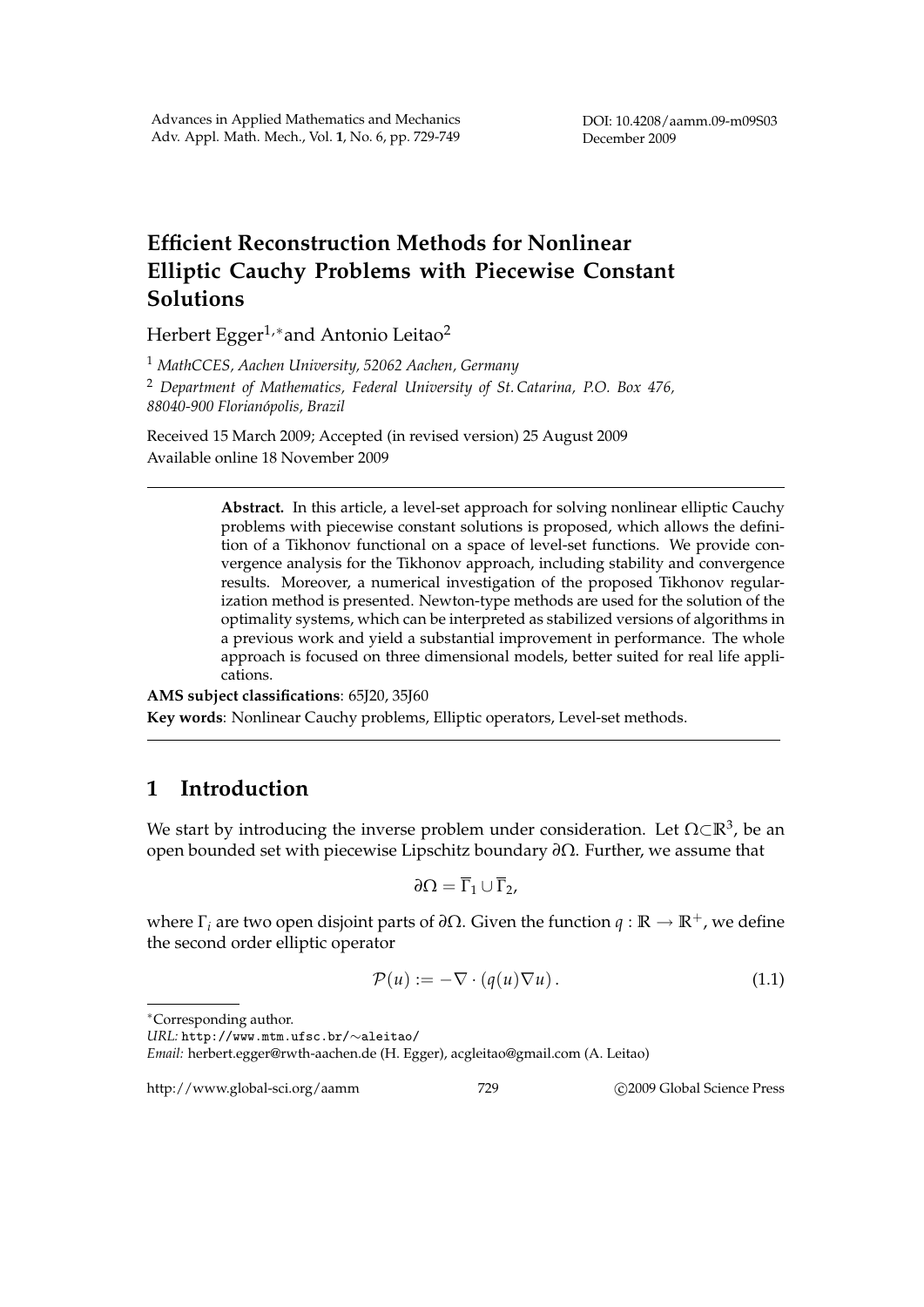We denote by *nonlinear elliptic Cauchy problem* the following problem

$$
\begin{cases}\n\mathcal{P}(u) = f, & \text{in } \Omega, \\
u = g_1, & \text{on } \Gamma_1, \\
q(u)u_v = g_2, & \text{on } \Gamma_1,\n\end{cases}
$$
\n(CP<sub>nl</sub>)

where the pair of functions  $(g_1, g_2) \in H^{1/2}(\Gamma_1) \times H_{00}^{1/2}(\Gamma_1)$ ' are given *Cauchy data* and  $f\in L^2(\Omega)$  is a known source term in the model (see [32, p. 66] or [14] for a definition of the Sobolev spaces).

A solution of  $(CP_{nl})$  is a distribution in  $H^1(\Omega)$ , which solves the weak formulation of the nonlinear elliptic equation  $\mathcal{P}(u) = f$  in  $\Omega$  and further satisfies the Cauchy data on  $\Gamma_1$  in the sense of the trace operators. Notice that, if we know the Neumann (or Dirichlet) trace of *u* on  $\Gamma_2$ , say  $q(u)$   $u_v|_{\Gamma_2} = \varphi$ , then *u* can be computed as the solution of a nonlinear mixed boundary value problem (BVP) in a stable way, namely

$$
\begin{cases}\n\mathcal{P}(u) = f, & \text{in } \Omega, \\
u = g_1, & \text{on } \Gamma_1, \\
q(u)u_v = \varphi, & \text{on } \Gamma_2,\n\end{cases}
$$
\n(BVP)

Therefore, in order to solve (*CPnl*), it is enough to consider the task of determining the Neumann trace of *u* on  $\Gamma_2$  (a distribution in  $H_{00}^{1/2}(\Gamma_2)$ ').

**Remark 1.1.** For simplicity of the presentation the boundary parts Γ*<sup>i</sup>* are assumed to be connected. Using standard elliptic theory one can prove that the results in this article also hold without this assumption. Moreover, the theory derived here extends naturally to Cauchy problems defined on domains with  $\partial\Omega = \overline{\Gamma}_1 \cup \overline{\Gamma}_2 \cup \overline{\Gamma}_3$ , where  $\Gamma_i$ are disjoint and some extra boundary condition (Dirichlet, Neumann, Robin, . . . ) is prescribed on  $\Gamma_3$ .

**Remark 1.2.** Let *P* be the linear elliptic operator defined in  $\Omega$  by

$$
P u := - \sum_{i,j=1}^{3} D_i(a_{i,j}D_j u),
$$

where the real functions  $a_{i,j}$ ∈*L*<sup>∞</sup>( $\Omega$ ) are such that the matrix  $A(x) := (a_{i,j})_{i,j=1}^d$  satisfies *ξ <sup>t</sup>A*(*x*)*ξ*>*α*||*ξ*||<sup>2</sup> , for all *ξ*∈**R**<sup>3</sup> and for a.e. *x*∈Ω. Here *α* is some positive constant. The *linear elliptic Cauchy problem* corresponds to the problem (*CPnl*) obtained when the operator  $\mathcal P$  is substituted by  $P$  and the Neumann boundary condition is substituted by  $u_{\nu_A}|_{\Gamma_1} = g_2$ . The linear version of  $(CP_{nl})$  has been intensively investigated over the last years [5–8, 11, 13, 17, 19, 23, 25, 28, 30, 31].

Linear elliptic Cauchy problems were used by Hadamard in the 1920's as an example of (exponentially) ill-posed problem [22]. For linear elliptic operators with analytical coefficients, uniqueness of solutions is known for over half a century [10, 12]. Moreover, as a straightforward argumentation with the Schwarz reflection principle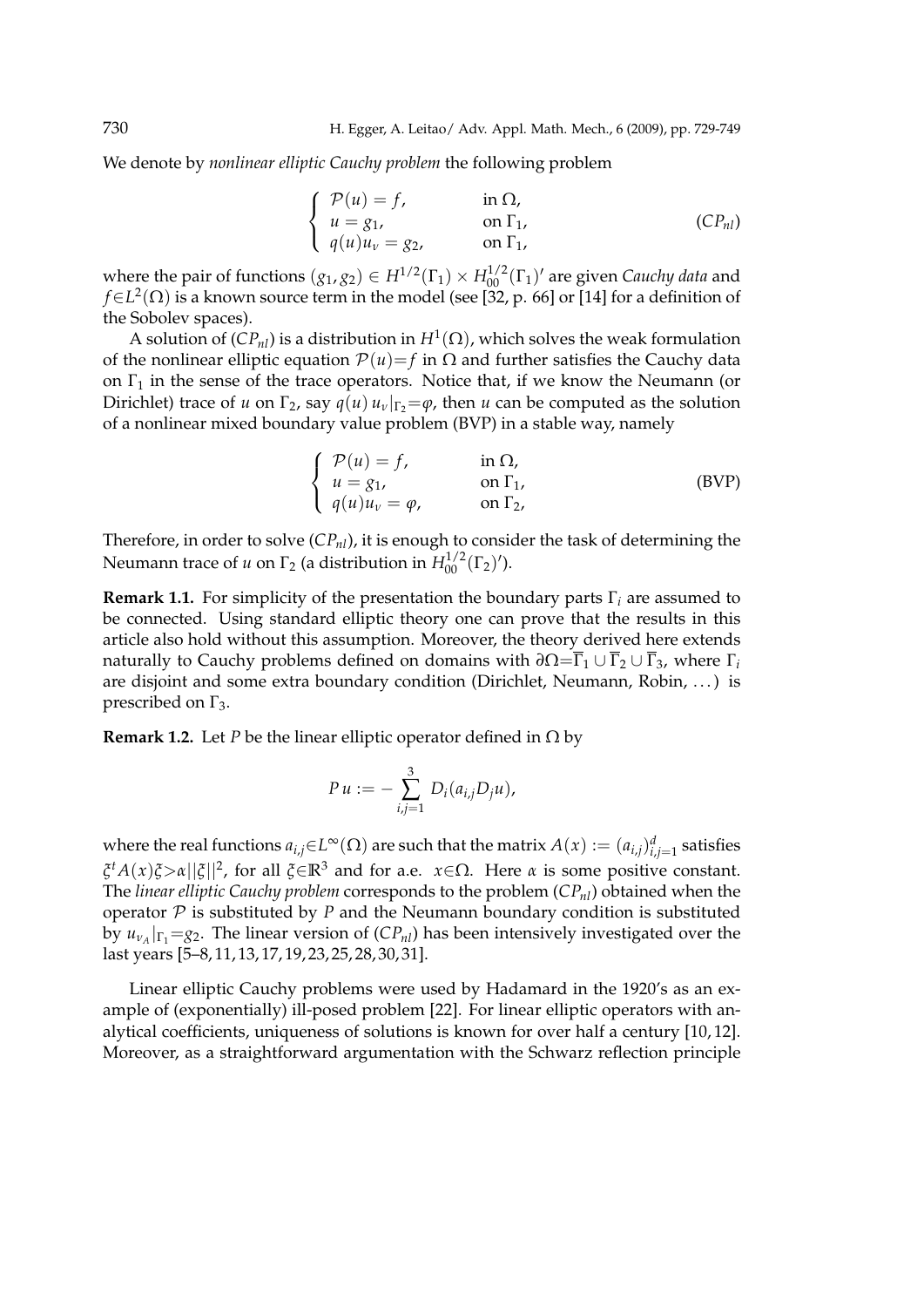shows, existence of solutions for arbitrary Cauchy data cannot be guaranteed [21, 30]. More recently, analytical features of linear elliptic Cauchy problems were investigated in [5, 6, 11, 19, 30] (see also [24, 26] and the references therein) and several numerical approaches were considered in [5, 7, 8, 13, 17, 19, 23, 25, 27, 28, 30, 31, 36].

What concerns nonlinear elliptic Cauchy problems, analytical and numerical approaches can be found in [29]. Uniqueness of *H*<sup>1</sup> (Ω) solutions for (*CPnl*) was proved in [29, Theorem 2]. The result in [5, Lemma 2.1], which guarantees existence of solutions of linear Cauchy problems for a dense subset of Cauchy data in  $H^{1/2}(\Gamma_1) \times H^{1/2}_{00}(\Gamma_1)'$ , can be extended for (*CPnl*) (see Appendix).

Elliptic Cauchy problems arise in many industrial, engineering and biomedical applications including (A) Expansion of measured surface fields inside a body from partial boundary measurements [5]; (B) A classical thermostatics problem, which consists in recovering the temperature in a given domain when its distribution and the heat flux are known over the accessible region of the boundary [17]; (C) The analogous electrostatics case encountered in electric impedance tomography [5]; (D) An inverse problem related to corrosion detection [4, 31].

The level-set approach proposed in this article for solving nonlinear elliptic Cauchy problems with piecewise constant solutions is motivated by application (D) above. Indeed, the inverse problem in corrosion detection consists in determining information about corrosion occurring on the inaccessible boundary part  $(\Gamma_2)$  of a specimen. The data for this inverse problem correspond to prescribed current flux  $(g_2)$  and voltage measurements  $(g_1)$  on the accessible boundary part  $(\Gamma_1)$  and the model is the Laplace equation with no source term ( $P=\Delta$ ,  $f=0$ ). For simplicity one assumes the specimen to be a thin plate ( $\Omega \subset \mathbb{R}^2$ ) and  $\partial \Omega = \Gamma_1 \cup \Gamma_2$ . Moreover, the unknown corrosion damage *γ* is assumed to be the characteristic function of some *D*⊂Γ<sub>2</sub>, corresponding to the boundary condition  $u<sub>v</sub> + \gamma u = 0$  on  $\Gamma_2$ .

We pursue two main goals in this article:

• The first one is to use a level-set approach [9,33,34] in order to derive a functional analytical formulation for (*CPnl*). Then, based on [20, 31] we define a Tikhonov functional on a space of level-set functions, and prove stability and convergence results for our Tikhonov approach, characterizing it as a regularization method [16].

• The second main goal is to numerically investigate the application of an efficient method (Gauss-Newton) for solving the equations arising from the optimality conditions for our Tikhonov functional. The numerical approach is focused on three dimensional models, better suited for real a life applications, where Γ<sub>2</sub>⊂∂Ω is a 2Dmanifold.

The manuscript is organized as follows: In Section 2, we write (*CPnl*) in the functional analytical framework of an (ill-posed) operator equation in appropriate Hilbert spaces. In Section 3, we propose and analyze a Tikhonov regularization method for (*CPnl*), which is based on a level-set approach [20, 31]. Convergence and stability results are proven. Section 4 is devoted to numerical tests. A Newton-type method for the iterative solution of the optimality systems is proposed. Furthermore, some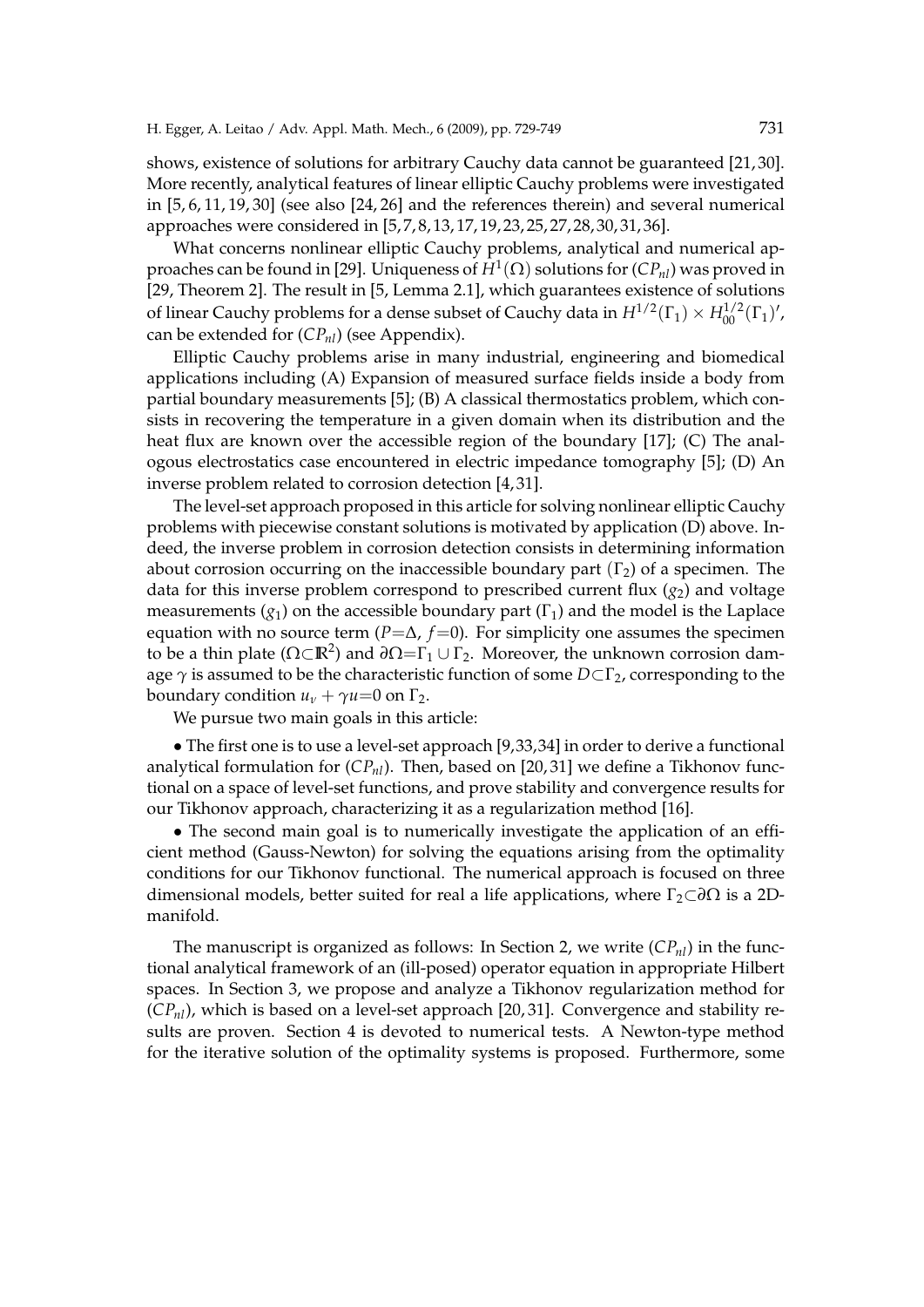3D numerical experiments are provided, in order to illustrate the effectiveness of our approach. Section 5 contains final remarks and conclusions.

# **2 Functional analytical formulation**

In this section we write the elliptic Cauchy problem (*CPnl*) in the form of an operator equation in Hilbert spaces. In what follows we assume the coefficient function *q* in (1.1) to satisfy the following assumptions:

$$
A1) \, q \in C^{\infty}(\mathbb{R});
$$

*A2)*  $q(t) \in [q_{min}, q_{max}]$  for all  $t \in \mathbb{R}$ , where  $0 < q_{min} < q_{max} < \infty$ .

### **2.1 A linearization step**

In the sequel the nonlinear problem (*CPnl*) is transformed into a linear elliptic Cauchy problem, which is then reduced to a linear operator equation. The first step is to define the primitive of function *q*

$$
Q(t) := \int_0^t q(s) \, ds,
$$

(*Q* is strictly monotone increasing and therefore invertible). Notice that, given  $u \in L^2(\Omega)$ the function  $U := Q(u)$  is also in  $L^2(\Omega)$  and satisfies

$$
-\Delta U = -\nabla \cdot (\nabla Q(u)) = -\nabla \cdot (q(u)\nabla u) = \mathcal{P}(u).
$$

Moreover,  $U_v = q(u)u_v$  holds on  $\partial\Omega$ . Thus, if *u* is the solution of  $(CP_{nl})$  then *U* solves the linear Cauchy problem

$$
\begin{cases}\n-\Delta U = f, & \text{in } \Omega, \\
U = Q(g_1), & \text{on } \Gamma_1, \\
U_v = g_2, & \text{on } \Gamma_1.\n\end{cases}
$$
\n(CP<sub>l</sub>)

Reciprocally, if problem (*CP<sup>l</sup>* ) admits a solution, say *U*, for the Cauchy data (*Q*(*g*1), *g*2), it follows from  $Q' = q > 0$  (cf. assumption *A2*)), that

$$
u:=Q^{-1}(U)\in H^1(\Omega),
$$

solves problem (*CPnl*). Summarizing, in order to obtain a solution for (*CPnl*) it is necessary and sufficient to solve the linearized problem (*CP<sup>l</sup>* ).

Next we consider the auxiliary problems

$$
-\Delta w_a = 0, \quad \text{in } \Omega, \qquad w_a = 0, \qquad \text{on } \Gamma_1, \qquad (w_a)_v = \varphi, \quad \text{on } \Gamma_2, \quad (2.1)
$$

$$
-\Delta w_b = f, \quad \text{in } \Omega, \qquad w_b = Q(g_1), \quad \text{on } \Gamma_1, \qquad (w_b)_v = 0, \quad \text{on } \Gamma_2, \quad (2.2)
$$

in order to define the function  $z := (w_b)_\nu|_{\Gamma_1}$ , and the operator

$$
L: \varphi \mapsto (w_a)_\nu|_{\Gamma_1} \,. \tag{2.3}
$$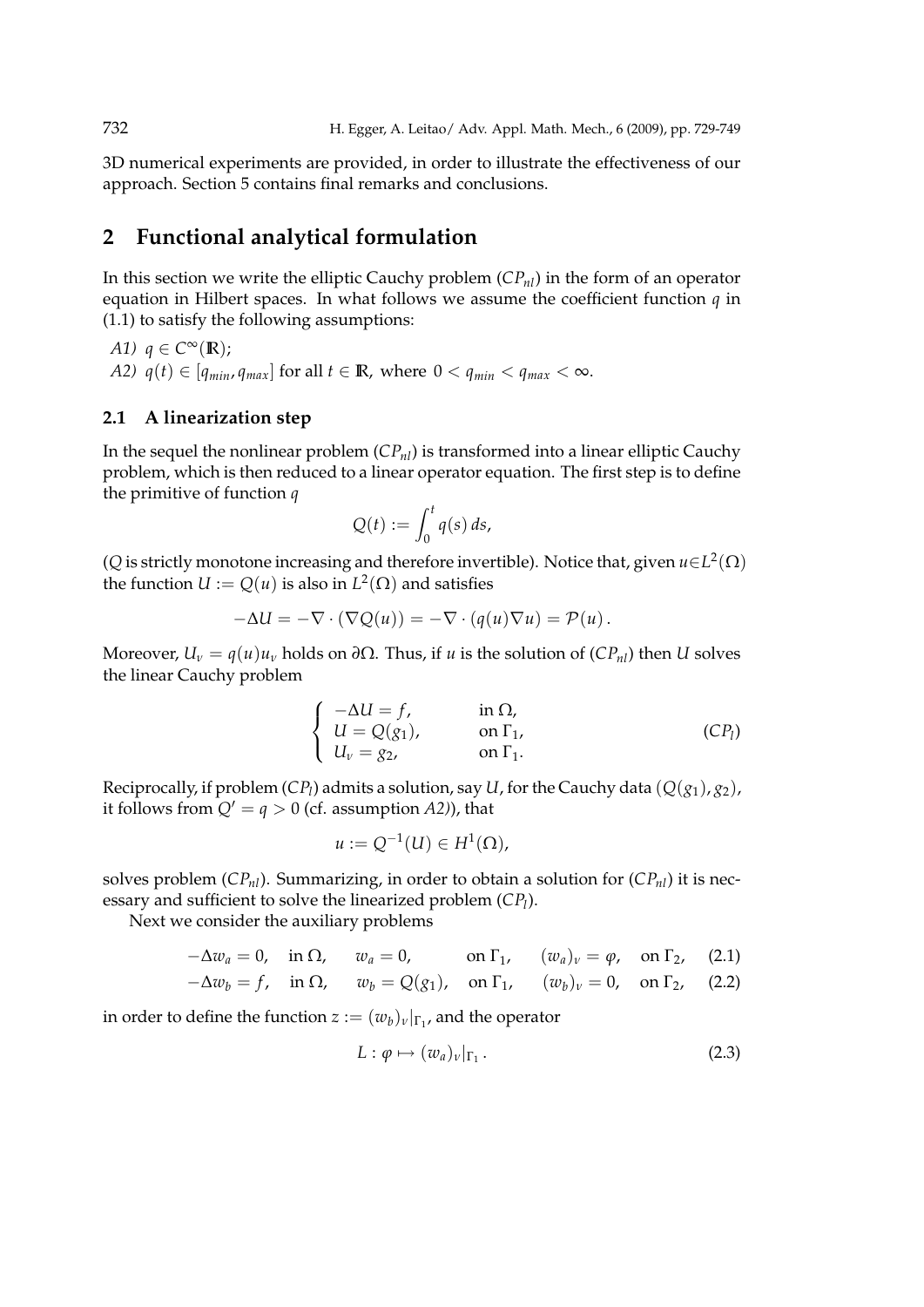H. Egger, A. Leitao / Adv. Appl. Math. Mech., 6 (2009), pp. 729-749 733

It is straightforward to check that  $\varphi = q(u) \, u_v|_{\Gamma_2} (= U_\nu|_{\Gamma_2})$  is the solution of  $(CP_{nl})$  iff it is a solution of the operator equation

$$
L \varphi = g_2 - z. \tag{2.4}
$$

Notice that  $z = z(g_1, f, q)$  can be computed *a priori*.

A more precise definition of *L* as well as some regularity properties are investigated in Subsection 2.2.

#### **2.2 Abstract functional analytical framework**

We consider  $(CP_{nl})$  in the form of the operator equation (2.4). Further we assume the Cauchy data to satisfy

$$
(g_1, g_2) \in H^{1/2}(\Gamma_1) \times H_{00}^{1/2}(\Gamma_1)', \tag{2.5}
$$

and the source term  $f$  to be a distribution in  $L^2(\Omega)$ . Here,  $H_{00}^{1/2}(\Gamma_1)'$  denotes the dual space of  $H_{00}^{1/2}(\Gamma_1)$ , which consists of functions in  $H^{1/2}(\partial\Omega)$ , vanishing on  $\Gamma_2$ . For details on these spaces we refer to [2, 14]. Due to the choice of  $g_1$ ,  $f$  and  $q$ , it follows from the elliptic theory [14, Ch. VII.2] that the mixed BVP (2.2) has a unique solution  $v_b \in H^1(\Omega)$ . Moreover,  $z := (v_b)_v|_{\Gamma_1} \in H^{1/2}_{00}(\Gamma_1)'$  (cf. [30, Theorem A.4]) and the term  $g_2 - z$  on the right hand side of (2.4) is in  $H_{00}^{1/2}(\Gamma_1)'$ .

The next result ensures that the linear operator *L* in (2.3) is well defined for an appropriate choice of spaces.

**Proposition 2.1.** Let  $\Omega \subset \mathbb{R}^3$  and  $\Gamma_i$  (i = 1, 2), be defined as in Section 1. The operator defined *in* (2.3) *is a linear injective bounded map*

$$
L: L^{3/2}(\Gamma_2) \to H_{00}^{1/2}(\Gamma_1)'
$$

*Sketch of the proof.* The linearity of *L* is obvious. Since the boundary part  $\Gamma_2$  is a 2D-manifold, it follows from the Sobolev embedding theorem [2] that the embedding  $H^s(\Gamma_2) \subset L^p(\Gamma_2)$  is compact for  $p < 2(1-s)^{-1}$ . In particular we have  $H^{1/2}(\Gamma_2) \hookrightarrow$  $L^p(\Gamma_2)$  for  $p<4$ , from what follows

$$
H_{00}^{1/2} \subset H^{1/2} \subset L^3 \quad \text{and} \quad L^{3/2} = [L^3]' \subset H^{-1/2} \subset [H_{00}^{1/2}]'
$$

(recall that  $H^s$ = $H^s_0$  for  $s$ ≤1/2). Then, given  $\varphi$ ∈ $L^{3/2}(\Gamma_2)$ , it follows from elliptic theory [14, Ch. VII.2] that the mixed BVP in (2.1) has a unique solution  $w_a \in H^1(\Omega)$  satisfying the *a priori* estimate

$$
||v_a||_{H^1(\Omega)} \leq C_1 ||\varphi||_{H^{1/2}_{00}(\Gamma_2)'}.
$$

where  $C_1 = C_1(\Omega, \Gamma_2) > 0$ . Moreover, from the continuity of the Neumann trace operator

$$
\gamma_{N,1}:H^1(\Omega)\ni v\mapsto v_v|_{\Gamma_1}\in H^{1/2}_{00}(\Gamma_1)',
$$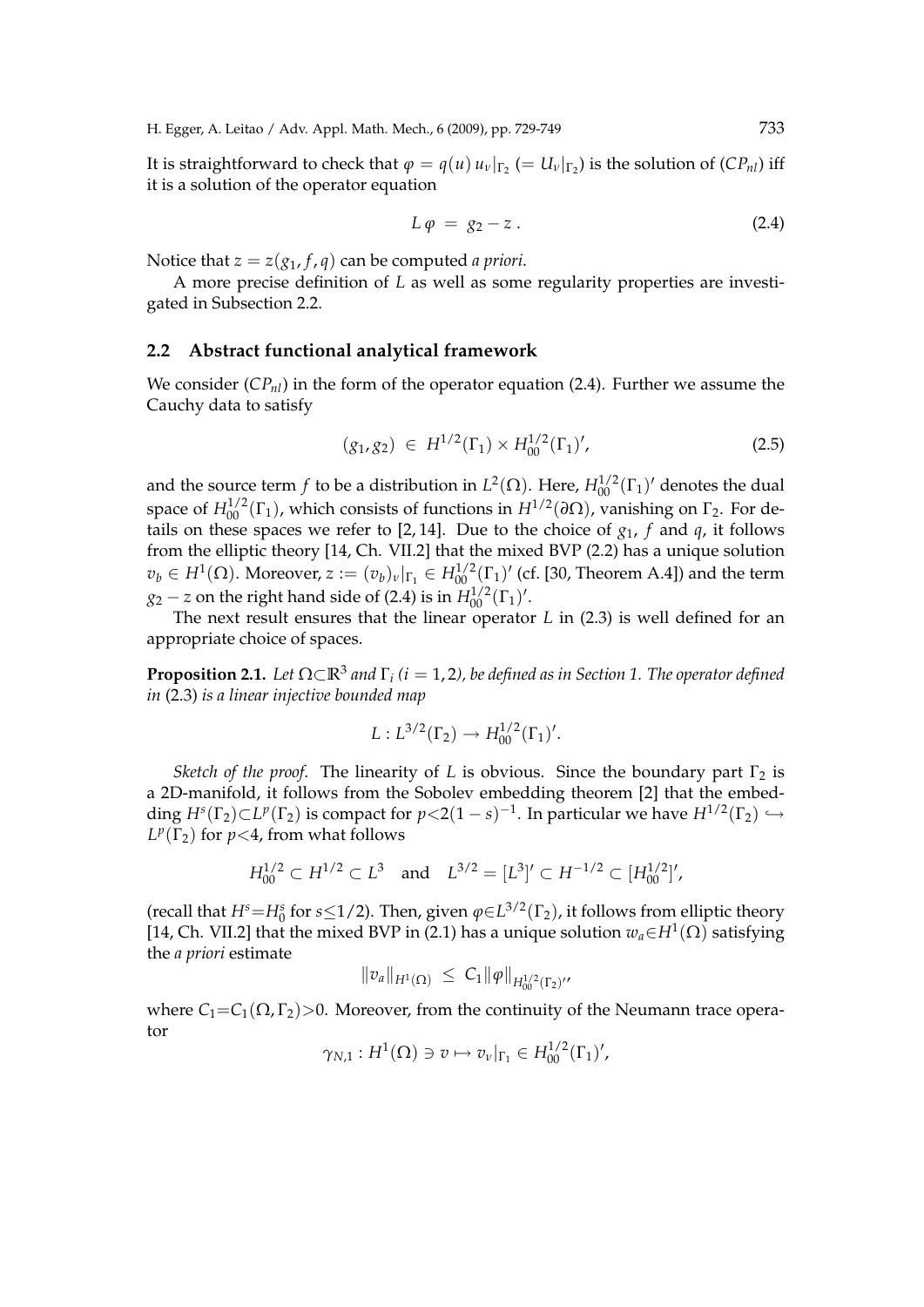it follows that

$$
||L\varphi||_{H_{00}^{1/2}(\Gamma_1)'} \leq C_2 ||v_a||_{H^1(\Omega)} \leq C_3 ||\varphi||_{L^{3/2}(\Gamma_2)},
$$

proving the boundedness of *L*. It remains to prove the injectivity. Notice that, if  $L\varphi=0$ then  $w_a$  in (2.1) satisfies:  $\Delta w_a = 0$  in  $\Omega$ ,  $w_a = (w_a)_v = 0$  on  $\Gamma_1$ . Thus,  $\varphi = 0$  follows from the uniqueness of weak solution for (*CP<sup>l</sup>* ).  $\Box$ 

Summarizing, if the Cauchy data is given as in (2.5) and assumptions *A*1), *A*2) hold, then problem (*CPnl*) can be stated in the form of equation (2.4), where *L* is the linear continuous and injective operator

$$
L: L^{3/2}(\Gamma_2) \to H^{1/2}_{00}(\Gamma_1)', \tag{2.6}
$$

defined in (2.3).

**Remark 2.1.** The choice of the space  $L^{3/2}(\Gamma_2)$  in Proposition 2.1 is non standard. More natural would be the choice  $H_{00}^{1/2}(\Gamma_2)'$ . This point will become clear when we introduce the level-set method in Section 3 (Lemma 3.1).

#### **2.3 A remark on noisy Cauchy data**

If only corrupted noisy data  $(g_1^{\delta}, g_2^{\delta})$  are available for problem (*CP<sub>nl</sub>*), we assume the existence of a consistent Cauchy data (*g*1, *g*2) satisfying (2.5) such that

$$
||g_1 - g_1^{\delta}||_{L^2(\Gamma_1)} + ||g_2 - g_2^{\delta}||_{L^2(\Gamma_1)} \leq \delta.
$$
 (2.7)

Since *z* in (2.4) depends continuously on  $g_1$  in the  $H^{1/2}(\Gamma_1)$  topology, a natural question arises:

(*Q*) Is it possible to obtain from measured data  $(g_1^{\delta}, g_2^{\delta})$  satisfying (2.7), a corresponding  $z^\delta{\in}H_{00}^{1/2}(\Gamma_1)'$  such that  $\|z-z^\delta\|_{H_{00}^{1/2}(\Gamma_1)'}\to 0$  as  $\delta\to 0$ ?

The next Lemma gives a positive answer to this question.

**Lemma 2.1.** Let the noisy Cauchy data be given as in (2.7), where  $g_1 \in H^s(\Gamma_1)$  for some *s*>1/2*. Then* (*CPnl*) *reduces to the operator equation*

$$
L \varphi = g_2^{\delta} - z^{\delta} ,
$$

*where the right hand side satisfies*

$$
\|(g_2 - z) - (g_2^{\delta} - z^{\delta})\|_{H_{00}^{1/2}(\Gamma_1)'} \le h(\delta).
$$
\n(2.8)

*Here*  $h : \mathbb{R}^+ \to \mathbb{R}^+$  *is a function satisfying*  $\lim_{\delta \to 0} h(\delta) = 0$ *.* 

*Sketch of the proof.* Notice that  $||g_2 - g_2^{\delta}||_{H_{00}^{1/2}(\Gamma_1)'} \le ||g_2 - g_2^{\delta}||_{L^2(\Gamma_1)}$ . The key argument to construct *z <sup>δ</sup>* and the function *h* is the existence of a continuous smoothing operator  $S: L^2(\Gamma_1) \to H^{1/2}(\Gamma_1)$  and of a function  $\mu: \mathbb{R}^+ \to \mathbb{R}^+$  with  $\lim_{\delta \to 0} \mu(\delta)=0$ , such that  $||g_1 - S(g_1^{\delta})|| \leq h(\delta)$ . For details see [17, Section 4.2].

Lemma 2.1 will be used in Section 3 for the proof of classical results from regularization theory.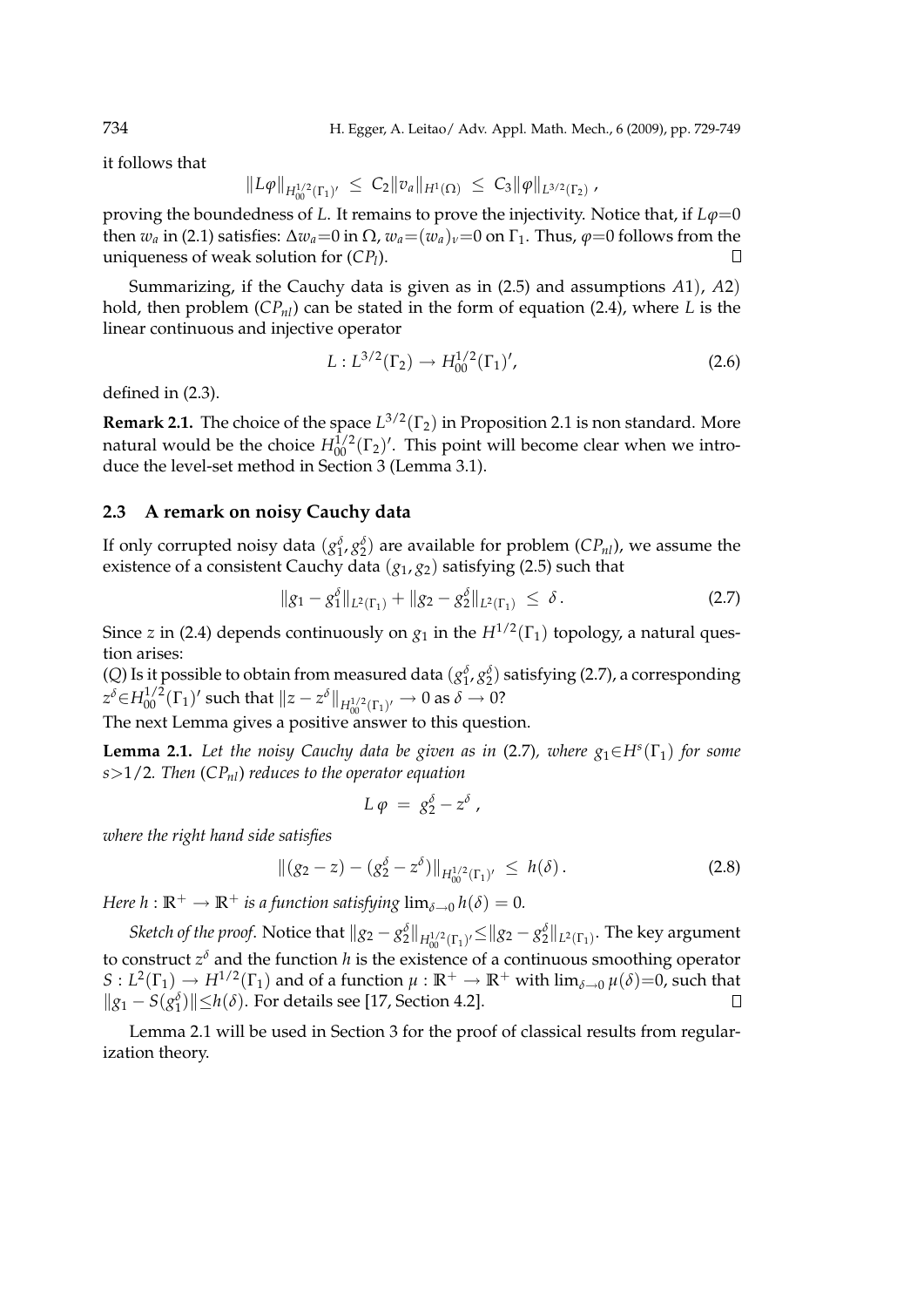## **3 Level-set approximations**

In this section, we investigate a level-set approach for (*CPnl*). In what follows we shall consider the functional analytical framework for (*CPnl*) discussed in Subsection 2.2.

#### **3.1 Level-set approach and constrained optimization**

The standard level-set approach uses the assumption that the solution  $\bar{\varphi}$  of (2.4) is piecewise constant, taking only one of two possible values. For simplicity, we assume that  $\overline{\varphi}$  is the characteristic function  $\chi_D$  of a sub-domain  $D \subset \subset \Gamma_2$ . Next we introduce a function  $\phi : \Gamma_2 \to \mathbb{R}$ , in such a way that  $\overline{\phi}$  can be represented by a level-set of  $\phi$ 

$$
\overline{\varphi}(x) = \chi_D(x) = 1 \iff x \in D = \{x \in \Gamma_2; \ \varphi(x) \ge 0\}.
$$

Under this assumption, the Cauchy problem (2.4) can be stated in the form of the least-square problem

$$
\min_{\phi \in H^1(\Gamma_2)} \| L(H(\phi)) - (g_2^{\delta} - z^{\delta}) \|_Y^2, \tag{3.1}
$$

where  $Y := H_{00}^{1/2}(\Gamma_1)'$  and  $H$  the Heaviside projector.

The level-set method discussed here corresponds to a continuous evolution of the *level-set function φ* for an artificial time *t*. This evolution is motivated by the minimization of the Tikhonov functional

$$
\mathcal{F}_{\alpha}(\phi) := \|L(H(\phi)) - (g_2^{\delta} - z^{\delta})\|_Y^2 + \alpha \Big[\beta |H(\phi)|_{BV} + \|\phi - \phi_0\|_{H^1}^2\Big],\tag{3.2}
$$

based on *TV*-*H*<sup>1</sup> -penalization for the least-square functional in (3.1). Here *α*>0 plays the role of a regularization parameter and *β*>0 is a scaling factor.

Since *H* is discontinuous (considered as an operator from *H*<sup>1</sup> to *L* 3/2 ), one cannot prove that the Tikhonov functional in (3.2) attains a minimizer. In order to guarantee existence of minimizers for  $\mathcal{F}_{\alpha}$ , it is necessary to use a generalized minimizer concept. With this in mind we define

**Definition 3.1.** Let the boundary part  $\Gamma_2 \subset \partial \Omega$  be defined as in Section 1. **i)** *A pair of functions*

$$
(\psi,\phi)\in L^{\infty}(\Gamma_2)\times H^1(\Gamma_2),
$$

 $i$ s called admissible if there exists a sequence  $\{\phi_k\}_{k\in \mathbf{N}}$  in  $H^1(\Gamma_2)$  such that  $\phi_k\to \phi$  with re*spect to the L* 2 (Γ2)*-norm, and there exists a sequence* {*εk*}*k*∈IN *of positive numbers converging to zero such that*  $H_{\varepsilon_k}(\phi_k) \to \psi$  *in*  $L^{3/2}(\Gamma_2)$ .<sup>†</sup>

$$
H_{\varepsilon}(t) := \begin{cases} 0, & \text{for} \quad t < -\varepsilon, \\ 1 + \frac{t}{\varepsilon}, & \text{for} \quad -\varepsilon \le t \le 0 \\ 1, & \text{for} \quad t \ge 0 \end{cases}.
$$

<sup>&</sup>lt;sup>†</sup>Given  $\varepsilon$ >0, the functions  $H_{\varepsilon}$  are defined by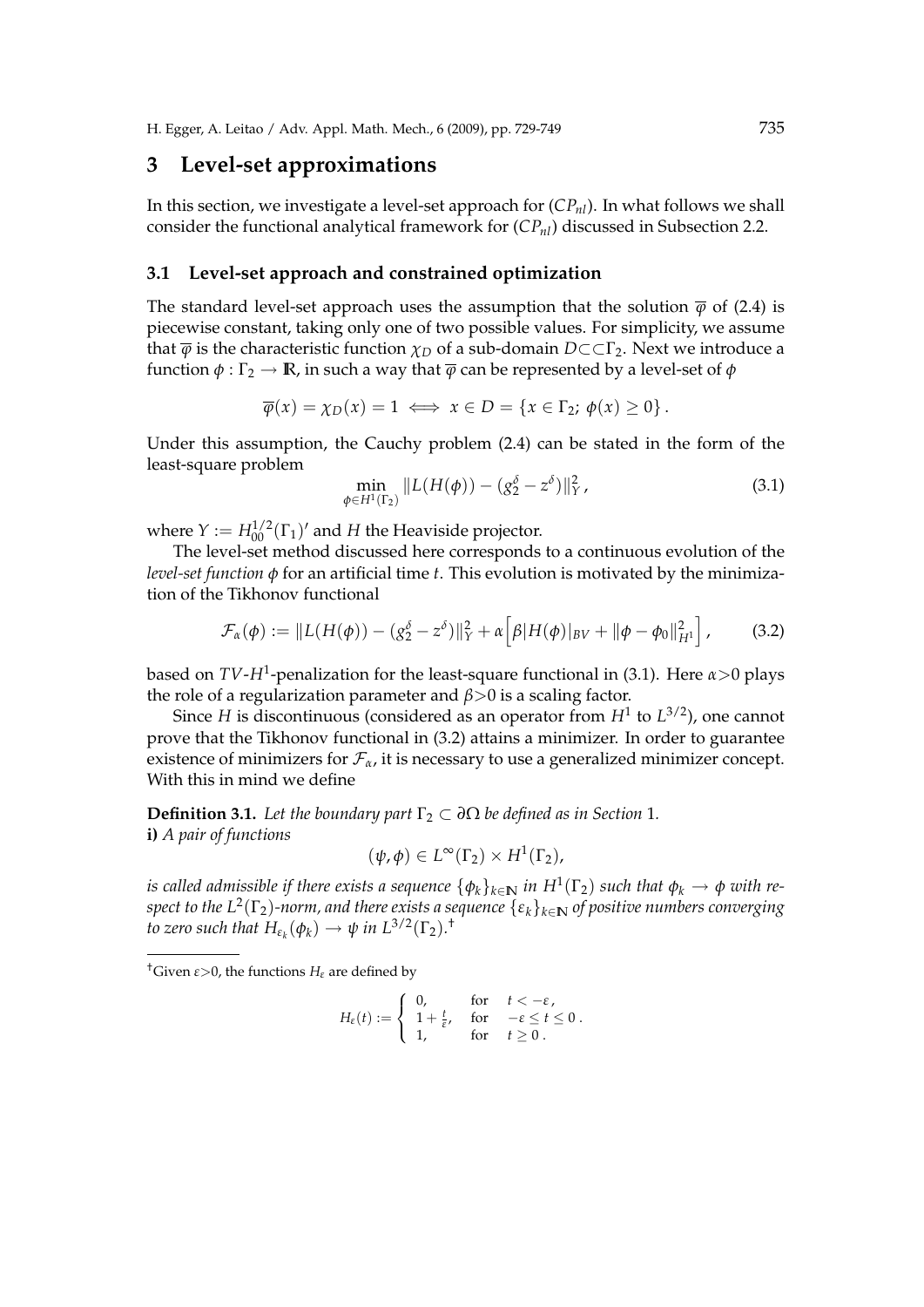**ii)** *The set of admissible pairs is defined by*

$$
Ad := \left\{ (\psi, \phi) \in L^{\infty}(\Gamma_2) \times H^1(\Gamma_2); \quad \exists \ \{\phi_k\} \in H^1 \text{ and } \{\varepsilon_k\} \in \mathbb{R}^+, \text{ s.t. :}
$$

$$
\lim_{k \to \infty} \varepsilon_k = 0, \lim_{k \to \infty} \|\phi_k - \phi\|_{L^2} = 0, \lim_{k \to \infty} \|H_{\varepsilon_k}(\phi_k) - \psi\|_{L^{3/2}} = 0 \right\},
$$

**iii)** *The functional*  $\mathcal{F}_\alpha(\psi, \phi)$  *is defined on Ad by* 

$$
\mathcal{F}_{\alpha}(\psi,\phi) := \|L\psi - (g_2^{\delta} - z^{\delta})\|_Y^2 + \alpha \rho(\psi,\phi), \qquad (3.3)
$$

*where*

$$
\rho(\psi,\phi):=\inf_{\{\phi_k\},\{\varepsilon_k\}}\liminf_{k\to\infty}\left\{2\beta|H_{\varepsilon_k}(\phi_k)|_{BV}+\|\phi_k-\phi_0\|_{H^1}^2\right\},
$$

*the infimum being taken with respect to all sequences*  $\{\phi_k\}_{k\in\mathbb{N}}$  *and*  $\{\varepsilon_k\}_{k\in\mathbb{N}}$  *characterizing* (*ψ*, *φ*) *as an element of Ad.*

**iv)** *A* generalized minimizer of  $\mathcal{F}_{\alpha}(\phi)$  is a minimizer of  $\mathcal{F}_{\alpha}(\psi,\phi)$  on Ad.

**Remark 3.1.** A consequence of the definition above is the fact that  $\mathcal{F}_{\alpha}$  is no longer considered as a functional on  $H^1$ , but as a functional defined on the closure of the graph of *H*, contained in  $BV \times H^1$ , w.r.t. the topology of  $L^1 \times L^2$ .

Another consequence is that the penalization term in (3.2) can now be interpreted as a functional  $\rho : Ad \to \mathbb{R}^+$ .

#### **3.2 Convergence analysis**

In order to prove coerciveness and weak lower semi-continuity of  $\rho$ , the assumption that *L* is a continuous operator on a  $L^{3/2}$ -space is crucial (see Proposition 2.1). These properties of  $\rho$  are the main arguments needed to prove existence of a generalized minimizer  $(\overline{\psi}_\alpha,\overline{\phi}_\alpha)$  of  $\mathcal{F}_\alpha$  in  $Ad$ , as we shall see next:

**Lemma 3.1.** *Let the boundary part* Γ<sub>2</sub>⊂∂Ω *be defined as in Section 1. The following assertions hold true:*

**i)** The semi-norm  $|\cdot|_{BV}$  is weakly lower semi-continuous with respect to  $L^{3/2}$ -convergence; **ii)**  $BV(\Gamma_2)$  *is compactly embedded in*  $L^{3/2}(\Gamma_2)$ *.* 

*Proof*. For (i) see [3, Section 2.3.2]. For (ii) see [18, Section 5.2.1].

 $\Box$ 

**Theorem 3.2.** *Let the functionals ρ,* F*<sup>α</sup> and the set Ad be defined as above. The following assertions hold true:*

**i)** *The functional*  $\rho(\psi, \phi)$  *is coercive on Ad;* 

**ii)** *The functional ρ*(*ψ*, *φ*) *is weakly lower semi-continuous on Ad;*

**iii)** *The functional*  $\mathcal{F}_{\alpha}(\psi, \phi)$  *attains a minimizer on Ad.*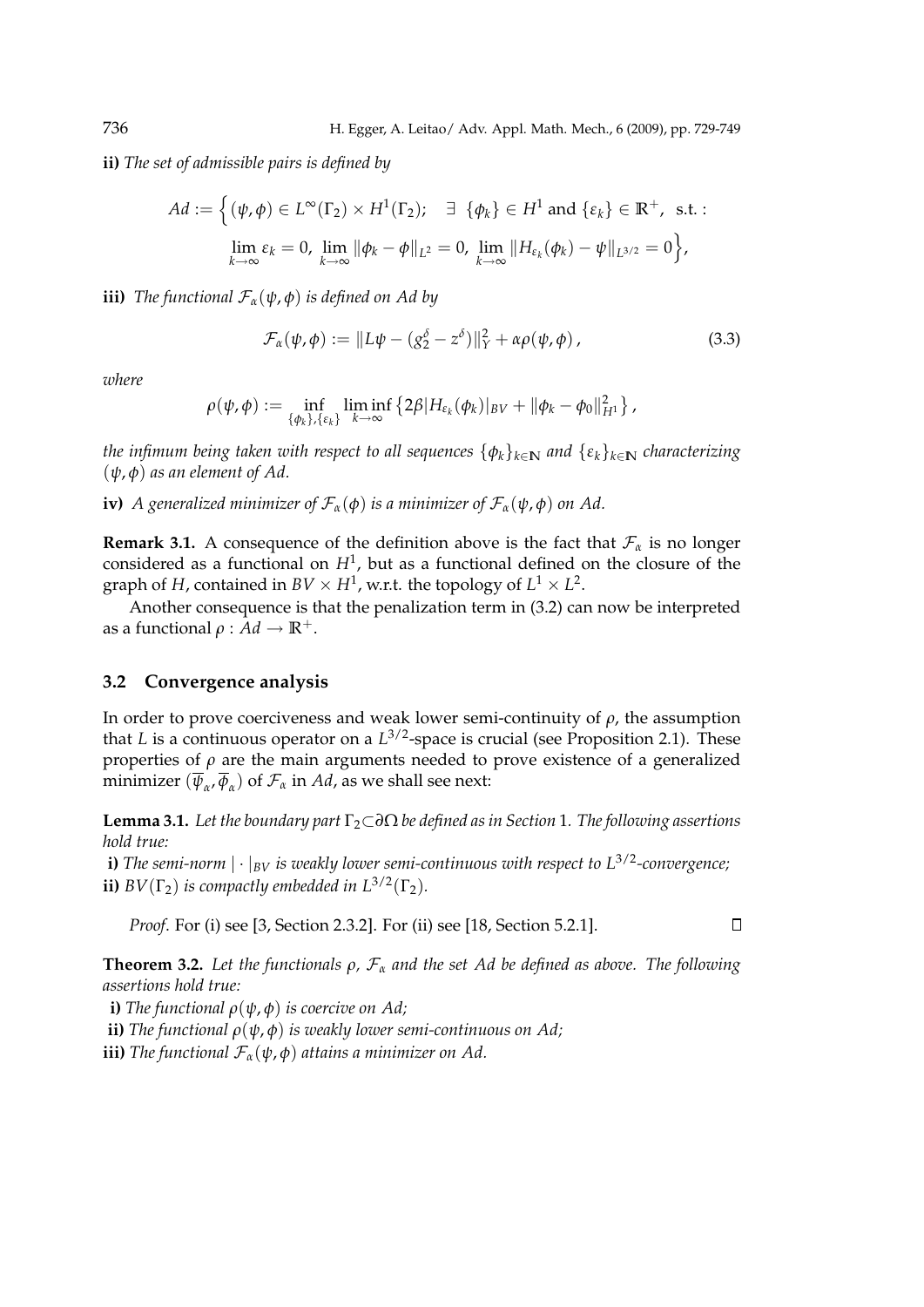*Proof.* (i) Let  $(\psi, \phi) \in Ad$ . Then, there exist sequences  $\{\phi_k\}_{k \in \mathbb{N}}$  and  $\{\varepsilon_k\}_{k \in \mathbb{N}}$  as in Definition 3.1 (i). Thus,  $\|\phi - \phi_0\|_{H^1}^2 \leq \liminf_k \|\phi_k - \phi_0\|_{H^1}^2$ . Moreover, Lemma 3.1  $\text{implies} \, |\psi|_{BV} \leq \liminf_k |H_{\varepsilon_k}(\phi_k)|_{BV}.$  Therefore,

$$
2\beta |\psi|_{BV(\Gamma_2)} + ||\phi - \phi_0||^2_{H^1(\Gamma_2)} \leq \rho(\psi, \phi).
$$

(ii) Follows from Lemma 3.1 and the weak lower semi-continuity of the  $H^1$ -norm. (iii) Since  $(0, -1) \in Ad$ , then  $Ad \neq \emptyset$  and inf  $\mathcal{F}_{\alpha} < \infty$ . Let  $(\psi_k, \phi_k) \in Ad$  be a minimizing sequence for  $\mathcal{F}_\alpha$ , i.e.,  $\mathcal{F}_\alpha(\psi_k,\phi_k)\to \inf \mathcal{F}_\alpha$  as  $k\to \infty.$  This fact implies the boundedness of  $\rho(\psi_k, \phi_k)$ . Item (i) above implies the boundedness of both sequences  $\|\phi_k - \phi_0\|_{H^1}^2$ and  $|\psi_k|_{BV}.$  From the compactness of the embedding  $H^1 \hookrightarrow L^2$  and Lemma 3.1 (ii) we can extract subsequences (again denoted by  $\{\psi_k\}$  and  $\{\phi_k\}$ ) such that

$$
\psi_k \rightharpoonup \psi
$$
 in *BV*,  $\psi_k \rightharpoonup \psi$  in  $L^{3/2}$ ,  $\phi_k \rightharpoonup \phi$  in  $H^1$ ,  $\phi_k \rightharpoonup \phi$  in  $L^2$ ,

for some  $(\psi, \phi) \in BV(\Gamma_2) \times H^1(\Gamma_2)$ . Now, arguing with (2.6) and item (ii) above, one obtains

$$
\inf \mathcal{F}_{\alpha} = \lim_{k \to \infty} \mathcal{F}_{\alpha}(\psi_k, \phi_k) = \lim_{k \to \infty} \{ ||L\psi_k - (g_2^{\delta} - z^{\delta})||_Y^2 + \alpha \rho(\psi_k, \phi_k) \}
$$
  
\n
$$
\geq \liminf_{k \to \infty} \{ ||L\psi_k - (g_2^{\delta} - z^{\delta})||_Y^2 \} + \liminf_{k \to \infty} \{ \alpha \rho(\psi_k, \phi_k) \}
$$
  
\n
$$
\geq ||L\psi - (g_2^{\delta} - z^{\delta})||_Y^2 + \alpha \rho(\psi, \phi) = \mathcal{F}_{\alpha}(\psi, \phi).
$$

It remains to prove that  $(\psi, \phi) \in Ad$ . This is done analogously as in the final part of the proof of [20, Theorem 2.9].  $\Box$ 

**Remark 3.2.** If the Cauchy data  $(g_1, g_2)$  is consistent, i.e.,  $\delta = 0$  in (2.7), the existence of a minimum norm solution (ψ<sup>†</sup>,φ<sup>†</sup>) can be proved, i.e., an element (ψ<sup>†</sup>,φ<sup>†</sup>)∈Ad, such that  $L(\psi^{\dagger}) = g_2 - z$ , and

$$
\rho(\psi^{\dagger}, \phi^{\dagger}) = \inf \{ \rho(\psi, \phi); (\psi, \phi) \in Ad \text{ and } L(\psi) = g_2 - z \}.
$$

The proof of this result follows the lines of the proof of [20, Theorem 2.10].

The classical analysis of Tikhonov type regularization methods [16] can be applied to the functional  $\mathcal{F}_{\alpha}$ , as we shall see next.

**Theorem 3.3** (Convergence)**.** *Let the Cauchy data* (*g*1, *g*2) *be consistent. Moreover, Let*  $\alpha: \mathbb{R}^+ \to \mathbb{R}^+$  *be a function satisfying*  $\lim_{\delta\to 0} \alpha(\delta) = 0$  *and*  $\lim_{\delta\to 0} \delta^2 \, \alpha^{-1}(\delta) = 0$ *. Given a*  $s$ equence  $\delta_k \to 0$  and  $\{(g_1^{\delta_k}, g_2^{\delta_k})\}_k$  corresponding noisy data satisfying (2.7), the generalized  $m$ inimizers  $(\psi_k, \phi_k)$  of  $\mathcal{F}_{\alpha(\delta_k)}$  converge in  $L^{3/2}\times L^2$  to a generalized minimizer  $(\overline\psi_\alpha, \overline\phi_\alpha)$  $\in$  Ad *of*  $\mathcal{F}_{\alpha}$ *.* 

*Proof*. The proof uses classical techniques from the analysis of Tikhonov regularization methods [16] and thus omitted.П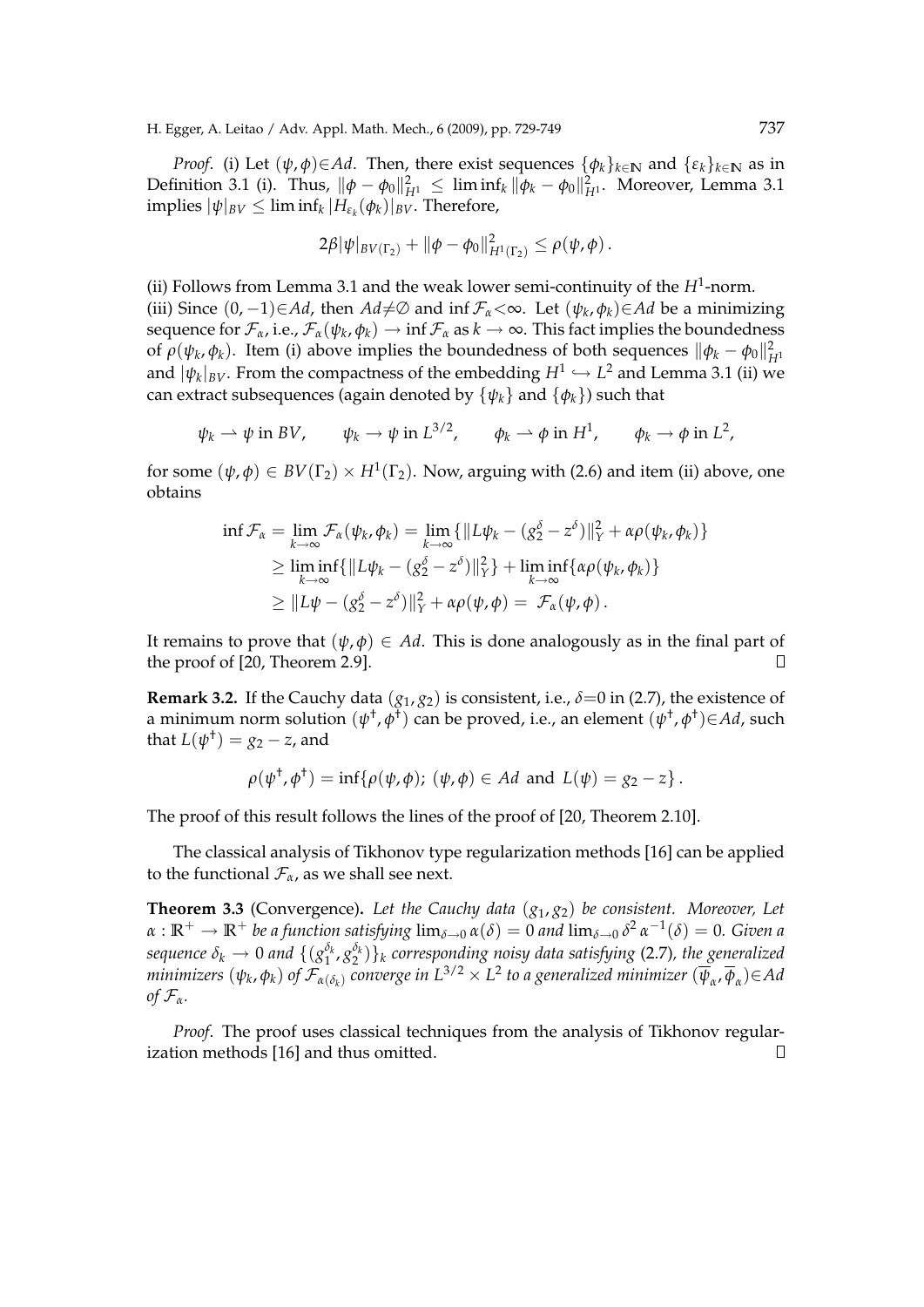#### **3.3 Stabilized approximation**

We conclude this section with a result that guarantees the efficiency of a numerical approximation scheme for solving (2.4). Indeed, we prove that the generalized minimizers of the functional  $\mathcal{F}_{\alpha}$  defined in (3.3) can be approximated by minimizers of the stabilized functional h i

$$
\mathcal{F}_{\alpha,\varepsilon}(\phi) := \|L(H_{\varepsilon}(\phi)) - (g_2 - z)\|_Y^2 + \alpha \Big[\beta |H_{\varepsilon}(\phi)|_{BV} + \|\phi - \phi_0\|_{H^1}^2\Big],\tag{3.4}
$$

in the following sense:

**Theorem 3.4.** If  $\phi_{\alpha,\varepsilon}$  are minimizers of  $\mathcal{F}_{\alpha,\varepsilon}$  then, given a sequence  $\varepsilon_k \rightarrow 0^+$ , there exists a  $s$ ubsequence  $(H(\phi_{\alpha,\varepsilon}),\phi_{\alpha,\varepsilon})$  converging in  $L^{3/2}(\Gamma_2)\times L^2(\Gamma_2)$  and the limit minimizes  $\mathcal{F}_{\alpha}$ , in *Ad.*

*Sketch of the proof.* The minimizers  $\phi_{\alpha,k}$  of  $\mathcal{F}_{\alpha,\varepsilon_k}$  are uniformly bounded in  $H^1$ . Moreover,  $H_{\varepsilon_k}(\phi_{\alpha,k})$  is uniformly bounded in BV. Then (up to subsequences) these sequences converge strongly in  $L^{3/2} \times L^2$  to a limit  $(\widetilde{\psi}, \widetilde{\phi}) \in BV \times H^1$  (notice that from this convergence follows  $(\psi, \widetilde{\phi}) \in Ad$ ). In order to prove that  $(\widetilde{\psi}, \widetilde{\phi})$  minimizes  $\mathcal{F}_{\alpha}$ , one argues with (2.6) and Theorem 3.2.

The existence of minimizers of  $\mathcal{F}_{\alpha,\varepsilon}$  in  $H^1(\Gamma_2)$  still has to be cleared:

**Lemma 3.2.** *For any*  $\phi_0 \in H^1(\Gamma_2)$  *the functional*  $\mathcal{F}_{\alpha,\varepsilon}$  *in* (3.4) *attains a minimizer.* 

*Proof.* Notice that a minimizing sequence  $\{\phi_k\}$  for  $\mathcal{F}_{\alpha,\varepsilon}$  is bounded in  $H^1(\Gamma_2)$ . Therefore, up to a subsequence, we have

$$
\phi_k \rightharpoonup \phi
$$
, in  $H^1$ , and  $\phi_k \rightharpoonup \phi$ , in  $L^2$ ,

for some  $\phi_{\alpha,\varepsilon} {\in} H^1(\Gamma_2)$ . On the other hand,

$$
||H_{\varepsilon}(\phi_k)-H_{\varepsilon}(\phi_{\alpha,\varepsilon})||_{L^{3/2}(\Gamma_2)} \leq \varepsilon^{-1} \operatorname{meas}(\Gamma_2)^{1/6} ||\phi_k-\phi_{\alpha,\varepsilon}||_{L^2(\Gamma_2)} \to 0,
$$

and from Lemma 3.1 (i) follows

$$
|H_{\varepsilon}(\phi_{\alpha,\varepsilon})|_{BV}\leq \liminf_{k}|H_{\varepsilon}(\phi_k)|_{BV}.
$$

The lemma follows now from  $(2.6)$  and the weak lower semi-continuity of the  $H<sup>1</sup>$ norm.  $\Box$ 

This relation between the minimizers of  $\mathcal{F}_{\alpha}$  and  $\mathcal{F}_{\alpha,\varepsilon}$  is the starting point for the derivation of a numerical method. This is our main goal in the next section (see Subsection 4.2).

## **4 Numerical realization and experiments**

In this section we illustrate the usability of our approach by numerical experiments. After introducing our model problem, we shortly discuss its discretization and then report on details concerning the implementation of the level-set method in Section 3. We conclude with presenting results of some numerical tests.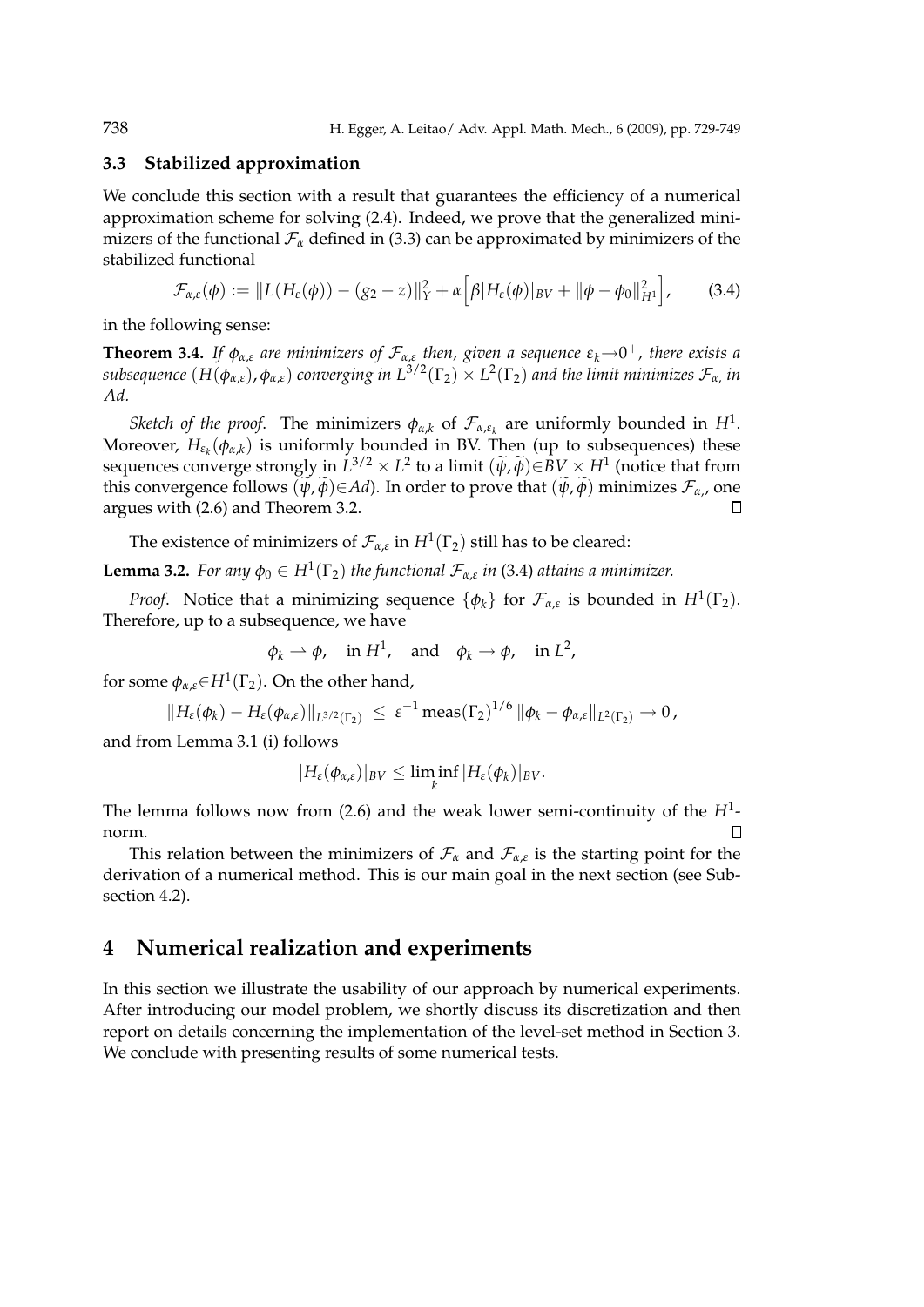H. Egger, A. Leitao / Adv. Appl. Math. Mech., 6 (2009), pp. 729-749 739

#### **4.1 The model problem, its discretization and linearization**

Let us consider the following nonlinear Cauchy problem: For *a*>0, let

$$
\Omega := (0,1) \times (0,1) \times (0,a),
$$

and the boundary *∂*Ω be composed of three parts  $\partial\Omega = \overline{\Gamma_0 \cup \Gamma_L \cup \Gamma_a}$ , with

$$
\Gamma_0 := (0,1)^2 \times \{0\}, \quad \Gamma_a := (0,1)^2 \times \{a\}, \quad \text{and} \quad \Gamma_L := \partial \Omega \setminus \overline{\Gamma_0 \cup \Gamma_a}.
$$

We consider the solution of the Cauchy problem  $\mathcal{L}\varphi = g^{\delta}$  with forward operator  $\mathcal{L}$ defined by  $\mathcal{L}(\varphi) := q(u)u_v|_{\Gamma_0}$  and *u* being the solution of the nonlinear BVP

 $-\nabla \cdot (q(u)\nabla u) = 0$  in  $\Omega$ ,  $u = 0$  on  $\Gamma_0 \cup \Gamma_L$ ,  $q(u)u_v = \varphi$  on  $\Gamma_a$ , (4.1)

with nonlinear coefficient  $q(u) = 1 + u^2$ .

The choice  $u=0$  on the lateral boundary  $\Gamma_L$  above is done to simplify the calculations (see Remark 1.1). For solution of the nonlinear mixed BVP (4.1) we consider a finite difference discretization. In order to cope with the nonlinearity, we propose a simple fix-point iteration: let  $P(u)$  denote the stiffness Matrix of the operator  $-\nabla \cdot (q(u)\nabla)$  and *b* denote the right hand side of the discretization resembling the non-homogeneous Neumann data. For computing a sequence of iterates we use the schema

$$
P(u_n)u_{n+1}=b\,,\tag{4.2}
$$

which is stopped as soon as the norm of the residual

$$
r_k = b - P(u_n)u_n,
$$

has reached a required tolerance of  $10^{-8}$ . In each step of the iteration, the linearized systems (4.2) are solved by a preconditioned conjugate gradient method. Throughout our numerical tests, the fix-point iteration converged within less then 10 iteration to the required tolerance.

Following the linearization procedure outlined in Subsection 2.1 we first transform the nonlinear Cauchy problem (4.1) into a linear one by setting

$$
U(x, y, z) = Q(u(x, y, z)),
$$

with

$$
Q(u) = \int_0^u q(v) dv = u + \frac{1}{3}u^3,
$$

being the primitive of *q*. The linearized Cauchy problem then reads

$$
L\varphi = g^{\delta},\tag{4.3}
$$

(notice that *z* in (2.4) vanishes due to the particular choice of  $g_1 = f = 0$  and  $q(u) = 1 + u^2$ ) where the operator *L* is now defined by

$$
L\varphi=U_{\nu},
$$

and *U* solves the system

$$
-\Delta U = 0 \text{ in } \Omega, \qquad U = 0 \text{ on } \Gamma_0 \cup \Gamma_L, \qquad U_v = \varphi \text{ on } \Gamma_a.
$$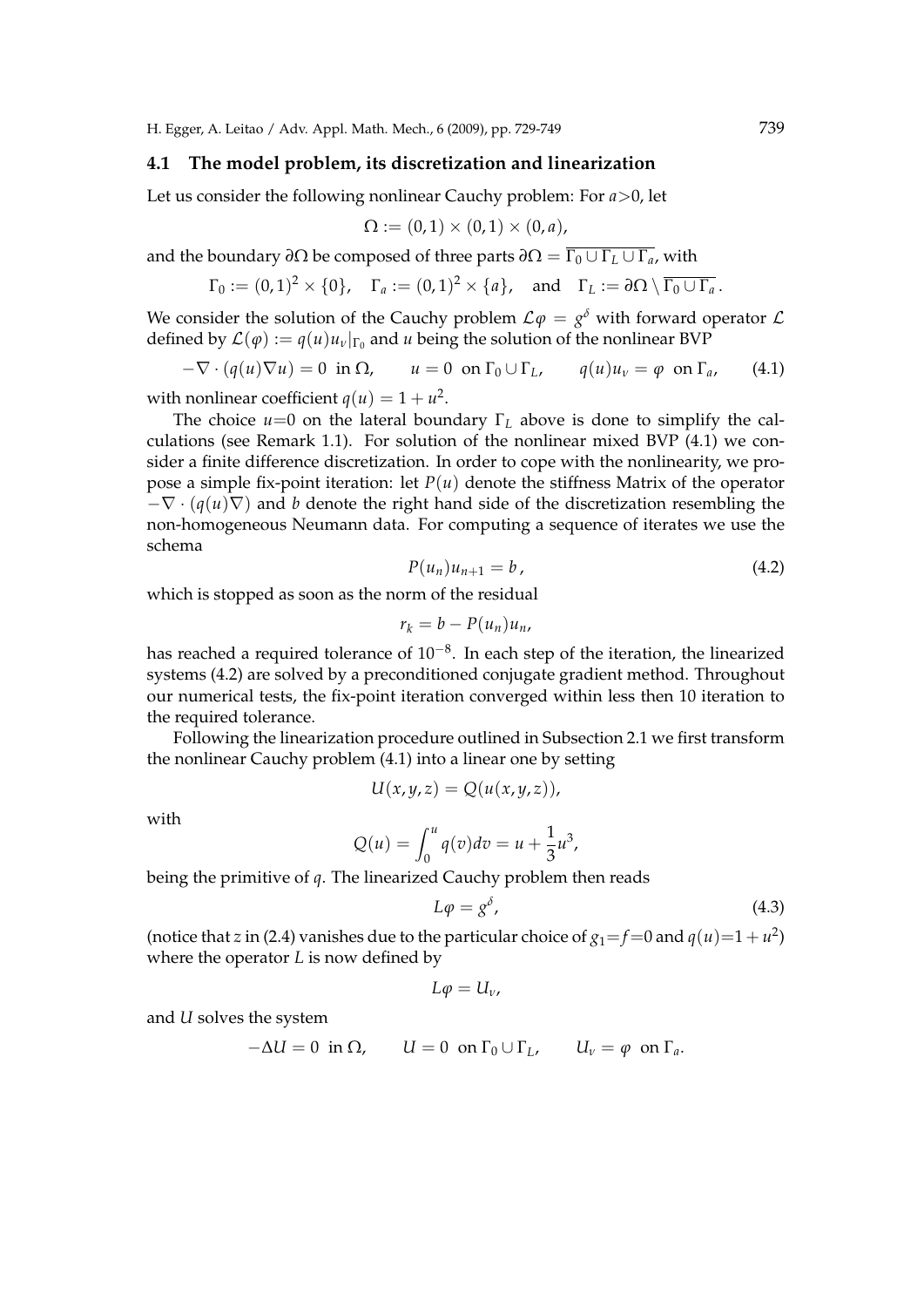#### **4.2 Implementation of the level-set approach**

Let us shortly discuss how minimizers of the functional  $\mathcal{F}_{\alpha}$  can be found numerically. As shown in Subsection 3.3, generalized minimizers of (3.3) can be approximated by minimizers of the stabilized functional  $\mathcal{F}_{\alpha,\varepsilon}$  defined in (3.4). In our numerical experiments, we choose

$$
H_{\varepsilon}(x) = 2^{-1} \big[ erf(\frac{x}{\varepsilon}) + 1 \big] ,
$$

where

$$
\mathrm{erf}(x) := 2/\sqrt{\pi} \int_0^x \exp(-t^2) dt,
$$

denotes the error function.<sup>‡</sup> Let  $\phi_{\alpha,\varepsilon_n}$  be a minimizer of  $\mathcal{F}_{\alpha,\varepsilon_n}$  for a sequence  $\varepsilon_n{\to}0^+.$ Then one can find a subsequence  $(H_\epsilon(\phi_{\alpha,\varepsilon_n}),\phi_{\alpha,\varepsilon_n})$  converging in  $L^{3/2}(\Gamma_2)\times L^2(\Gamma_2)$  and the limit minimizes  $\mathcal{F}_{\alpha}$  in *Ad*. In the sequel we only discuss how to find minimizers of the stabilized functional.

For the derivation of a method, let us start from the necessary first order conditions for a minimum of (3.4)

$$
0 = - H'_{\varepsilon}(\phi) L(H_{\varepsilon}(\phi))^* [L(H_{\varepsilon}(\phi)) - g^{\delta}] + \alpha \left[ \beta H'_{\varepsilon}(\phi) \nabla \cdot \frac{\nabla H_{\varepsilon}(\phi)}{|\nabla H_{\varepsilon}(\phi)|} + (I - \Delta)(\phi - \phi_0) \right] = : \mathcal{R}_{\alpha, \varepsilon}(\phi).
$$
 (4.4)

Here *L* <sup>∗</sup> denotes the adjoint of the operator *L* with respect to the *H*1/2 − *H*−1/2 duality pairing.

For finding a solution of (4.4) a simple fixed point iteration was proposed in [20]. Here, we use a different approach based on the ideas of the Gauß-Newton method. For *β*=0, we define the update  $δφ$ <sup>*k*</sup> =  $φ$ <sup>*k*</sup>+1</sub> –  $φ$ <sup>*k*</sup> by

$$
[H'_{\varepsilon}(\phi_k)L(H_{\varepsilon}(\phi_k))^*L(H_{\varepsilon}(\phi_k))H'_{\varepsilon}(\phi_k)+\alpha(I-\Delta)]\delta\phi_k=-\mathcal{R}_{\alpha,\varepsilon}(\phi_k). \hspace{1cm} (4.5)
$$

In case  $\beta \neq 0$ , one can add an additional term accounting for the BV regularization to the Gauß-Newton matrix. In our numerical experiments however, we could always set  $\beta$ =0. After space discretization, the linear systems (4.5) can be solved, e.g., by the conjugate gradient method.

The iteration (4.5) can be stopped as soon as the norm of  $\mathcal{R}_{\alpha,\varepsilon}$  is sufficiently small. The parameter  $\alpha$  can then be chosen by a discrepancy principle, i.e., one solves the minimization problem (3.4) for a sequence of decreasing values *αn*. Arguing that the minima for different values of *α* will be close together and that the residual R*αn*+1,*<sup>ε</sup>* will be reduced sufficiently by only one step of the iteration when started at the minimizer for *αn*, one can alternatively replace the two nested iterations of determining the

<sup>&</sup>lt;sup>‡</sup>This definition of the operator  $H_\varepsilon$  is slightly different from the one given in Subsection 3.1. It is worth noticing that the theoretical results derived in Section 3 also hold with this definition.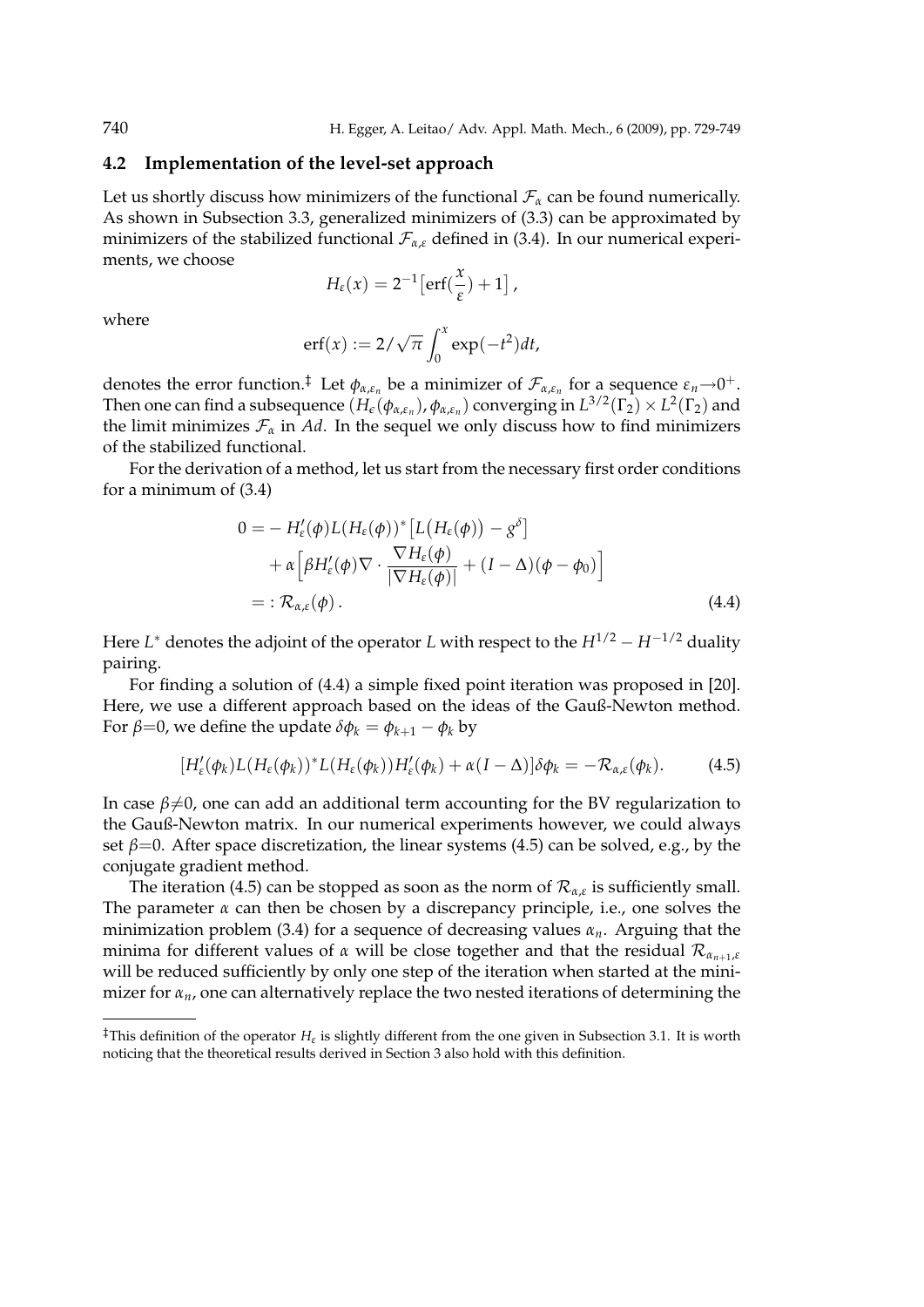optimal  $\alpha$  and finding the minimizer by a single iteration. The resulting scheme corresponds to the iteratively regularized Gauß-Newton method [16]. For our test problem, we obtain the following algorithm:

#### **Algorithm**

 $\mathbf{Step~1:}$  choose  $\phi_0{\in}H^1(\Gamma_2)$  and set  $k{=}0;$ **Step 2:** loop

> • evaluate the residual  $r_k := L(H_\varepsilon(\phi_k)) - g^\delta$ ; the action of *L* on  $H_\varepsilon(\phi_k)$  is given by  $L(H_\varepsilon(\phi_k))\!=\!(U_k)_\nu|_{\Gamma_0}$ , where  $U_k$  solves

$$
\Delta U_k = 0 \text{ in } \Omega \qquad (U_k)|_{\Gamma_0} = 0, \qquad (U_k)_\nu|_{\Gamma_a} = H_\varepsilon(\phi_k), \qquad U_k|_{\Gamma_L} = 0;
$$

- if  $||r_k|| < \tau \delta$  stop;
- $\bullet\,$  evaluate  $W_k\!:=\!L(H_\varepsilon(\phi_k))^*\!r_k$ ; where  $L(H_\varepsilon(\phi_k))^*\!r_k\!=\!-V_k|_{\Gamma_a}$ , where  $V_k$  solves the problem

$$
\Delta V_k = 0 \text{ in } \Omega \qquad V_k|_{\Gamma_0} = r_k, \qquad (V_k)_\nu|_{\Gamma_a} = 0, \qquad V_k|_{\Gamma_L} = 0;
$$

- set  $Z_k := H'_\varepsilon(\phi_k)W_k + \alpha_k(I \Delta)\phi_k$ ;
- compute the update  $\delta \phi_k$  by solving the linearized system

$$
[A_k^* A_k + \alpha_k (I - \Delta)] \delta \phi_k = -Z_k, \qquad A_k := H'_\varepsilon(\phi_k) L(H_\varepsilon(\phi_k)),
$$

with the method of conjugate gradients, where the action of the operators *L* and *L* ∗ is defined as above;

• update the level-set function  $\phi_{k+1} = \phi_k + \delta \phi_k$  and set  $k = k + 1$ .

Note that calculating  $Z_k = \mathcal{R}_{\alpha,\varepsilon}(\phi_k)$  as well as each step of the conjugate gradient method requires the solution of two mixed BVPs.

#### **4.3 First numerical experiment: "almost" exact data**

As data for the linearized Cauchy problem we consider the ones simulated by the finite difference method for the nonlinear problem. This justifies the title of this subsection.

In order to estimate the discretization error, we solve the linearized forward problem with the finite difference and the Fourier transform based method and take  $\delta$  :=  $\|g_{DFT} - g_{FD}\|$  as a measure for the noise level. Here,  $g_{DFT}$  and  $g_{FD}$  denote the data generated by the two different methods. We also compared the data simulated by the finite difference method with the ones generated by the DFT method with *N* replaced by 2*N*, which gave similar values for the noise level *δ*. The data are then additionally perturbed by random noise of size *δ*.

In this numerical test, we set  $a=1/\pi$  in the model problem of Subsection 4.1 and aim to reconstruct a binary valued coefficient (the unknown Neumann data) possessing several – large/small, convex/concave, round/edgy – features, cf. Fig. 1 (a). The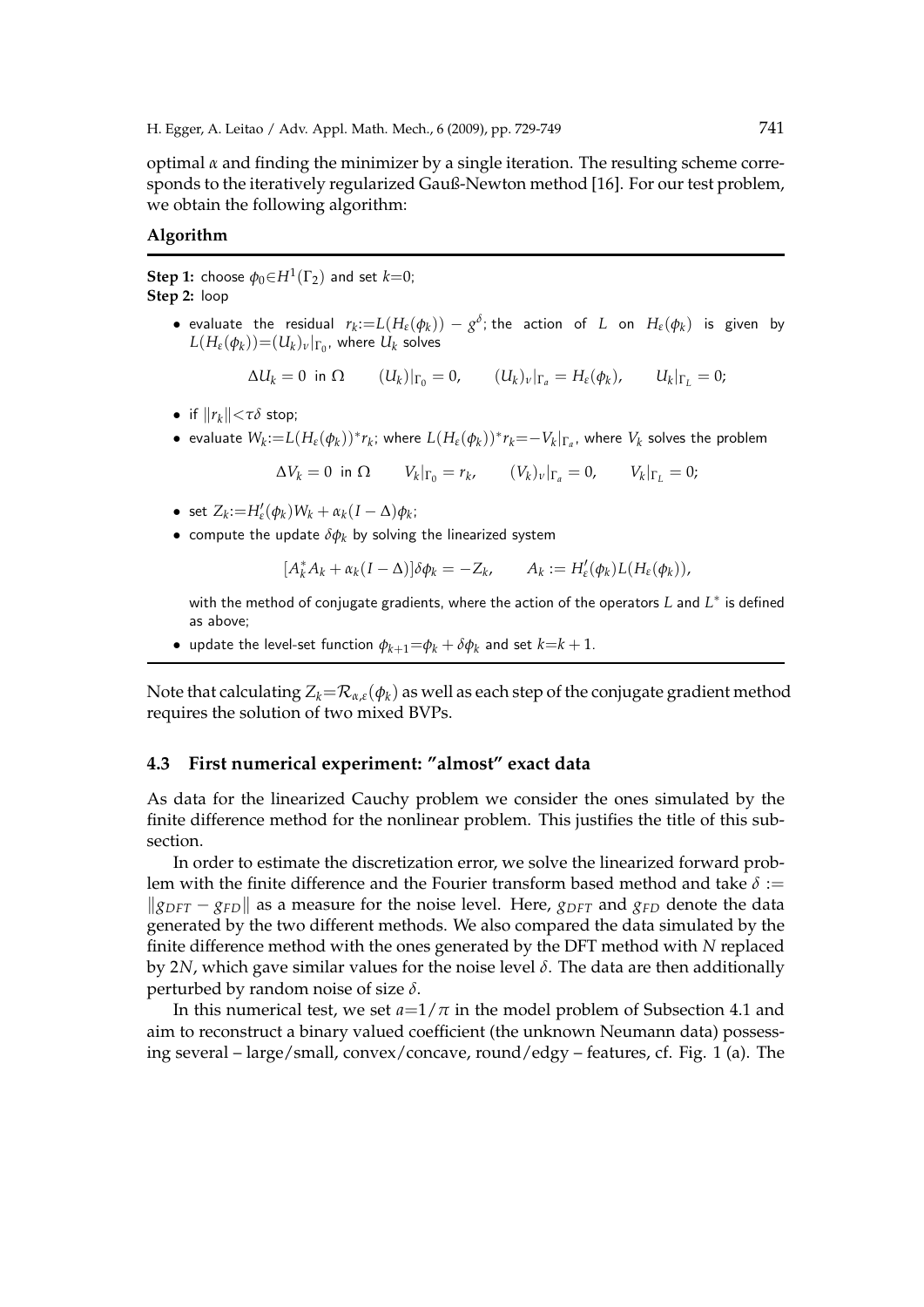corresponding Cauchy data is  $(0, g)$ , where *g* is the measured heat flux (Neumann data on  $\Gamma_0$ ) depicted in Fig. 1 (b).

The data  $g$  are generated by a finite difference solution of the nonlinear Cauchy problem (4.1) on a  $100 \times 100 \times 100$  grid. For solution of the inverse problem, we apply the Gauß-Newton level-set method introduced in Subsection 4.2.



Figure 1: Setup of the first numerical experiment: (a) True solution (Neumann data on Γ*a*); (b) Measured heat flux (Neumann data on  $\Gamma_0$ ).

Throughout our numerical experiments we use  $\varepsilon$ =0.1. As initial level-set function we choose the parabola

$$
\phi_0(x, y) = 0.1^2 - (x - 0.5)^2 + (y - 0.5)^2.
$$

The initial zero level-set hence is a circle with center (0.5, 0.5) and radius 0.1 (see topleft picture in Fig. 2). The evolution of the 0.5-level-sets of the iterates *Hε*(*φk*) is shown in Fig. 2. The corresponding evolution of the level-set functions  $\phi_k$  is depicted in Fig. 3.

We conclude this first experiment presenting a comparison between our method and the iterated Tikhonov method. Its worth noticing that the iterated Tikhonov method corresponds to the choice  $H_{\varepsilon}(x) = x$ , i.e. no projection. The approximation obtained after 100 iterative steps and its corresponding 0.5-level-set is shown in Fig. 4. Comparing the results in the bottom-right picture in Fig. 2 with the results in Fig. 4 one notices that method is clearly more advantageous.

### **4.4 Second numerical experiment: noisy data**

In this second experiment we consider the same basic setup as in Subsection 4.3. This time however, we artificially introduce noise to the Cauchy data *g* shown in Fig. 1 (b) and aim to solve (4.3) with Cauchy data  $(0, g^{\delta})$ .

In a first test,  $1\%$  random noise is added to the 'exact' data  $g$  and the iterative scheme described in Subsection 4.2 is applied. In a second test, the data is perturbed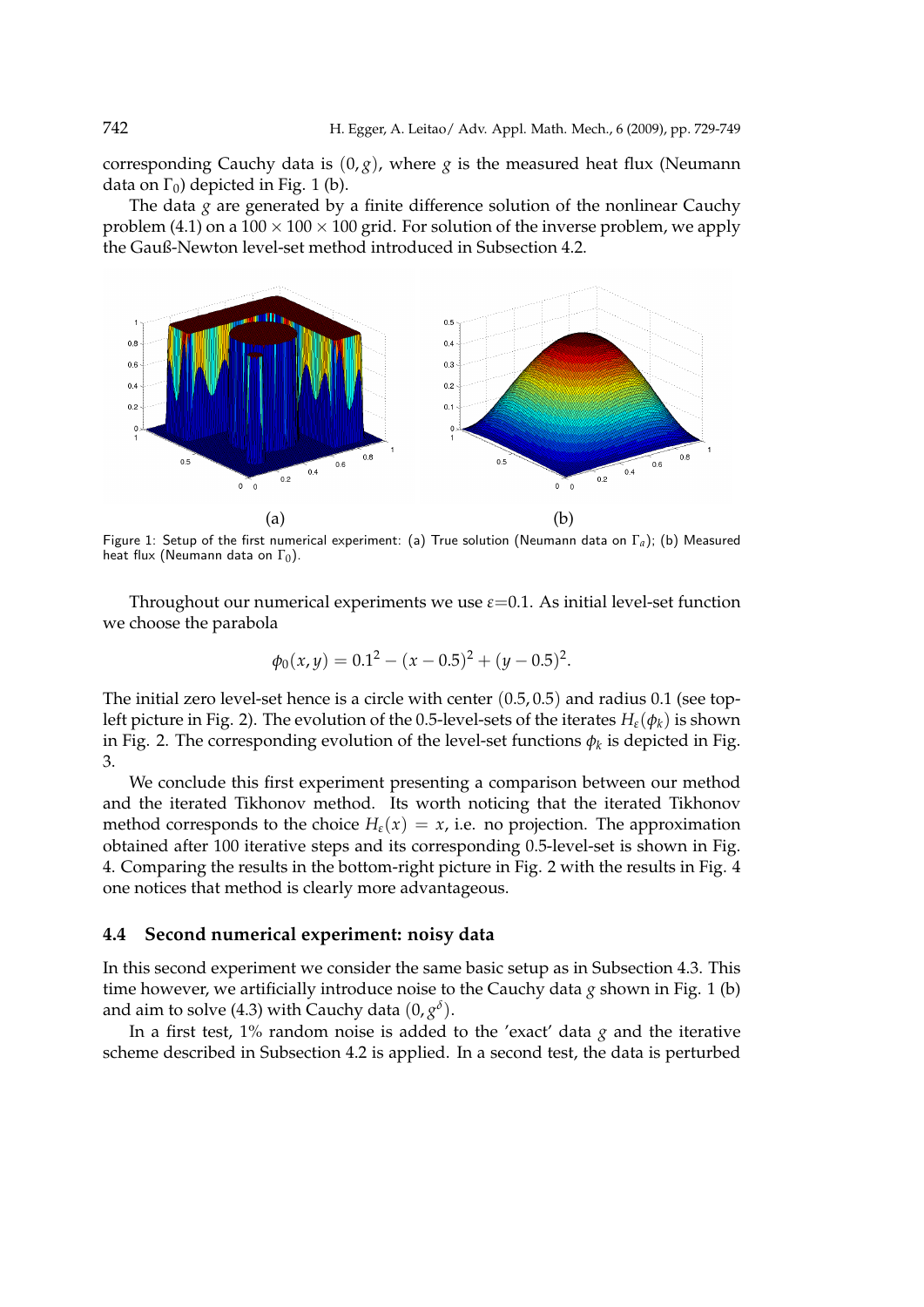

Figure 2: First numerical experiment: 0.5-level-sets of the iterates *Hε*(*φ<sup>k</sup>* ) for k=0,1,2,4,6,8,10,13 (top-left to bottom-right).

with 5% random noise. The stop criteria is reached after a small number of iterations. The obtained results are depicted in Fig. 5. As expected, the reconstruction becomes more and more unstable as the noise level increases. Fine structures can no longer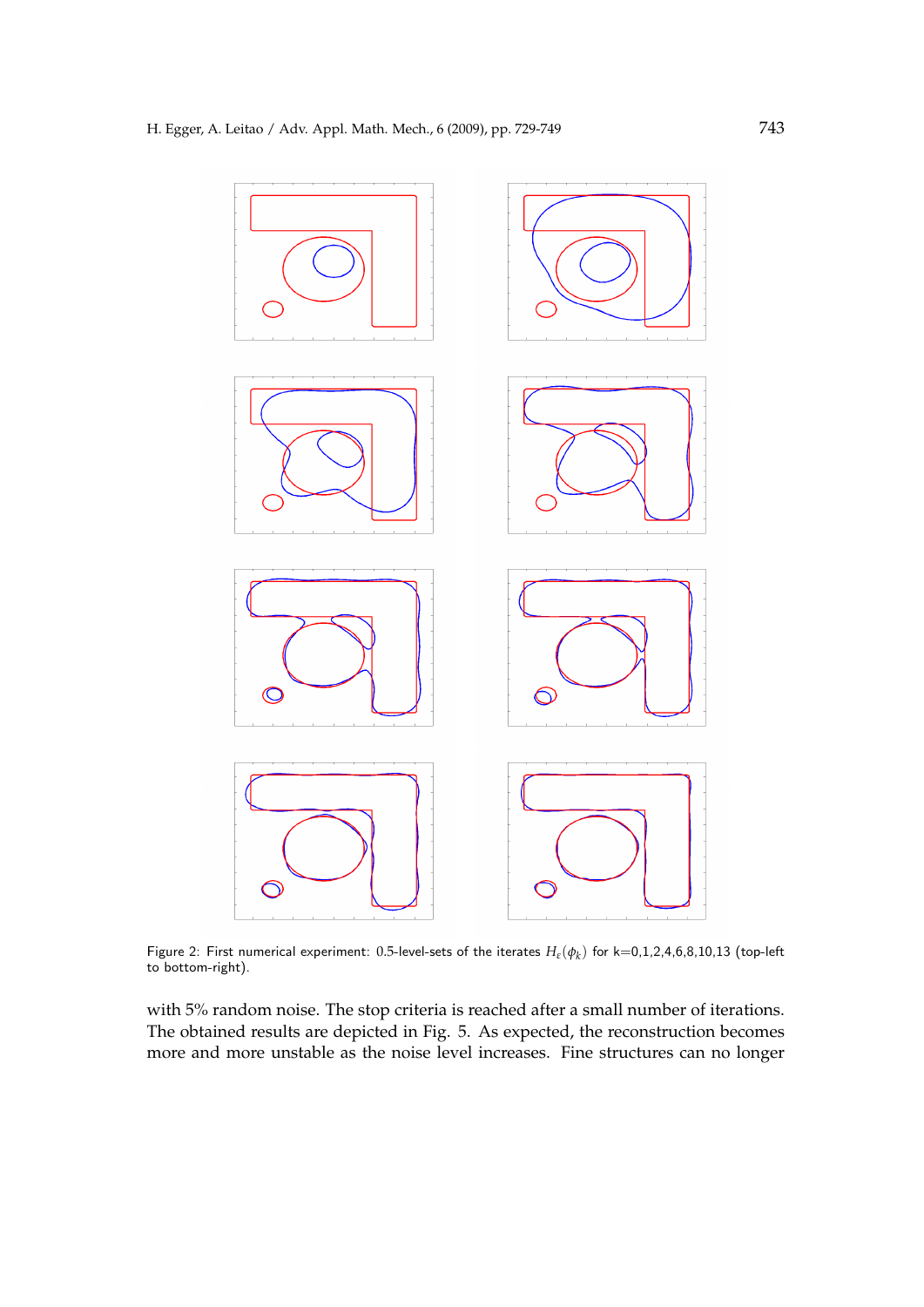

Figure 3: First numerical experiment: Level-set function  $\phi_k$  for k=0,4,8,13.

be identified as the noise level increases. However, some large structures and basic features of the solution can still be recovered even in the presence of high levels of noise, what is unusual for exponentially ill-posed problems of this kind.

It is worth noticing that the preconditioning strategy tremendously improves the performance of the level-set method introduced in [20]. In [20,31], this level-set method was implemented for exponentially ill-posed problems and several hundreds of iterations were needed to reach the stop criteria, while here only a few iterations are required. For further discussion on this issue we refer to [15].



Figure 4: First numerical experiment: Results obtained with the iterated Tikhonov-Morosov method after 100 iterations.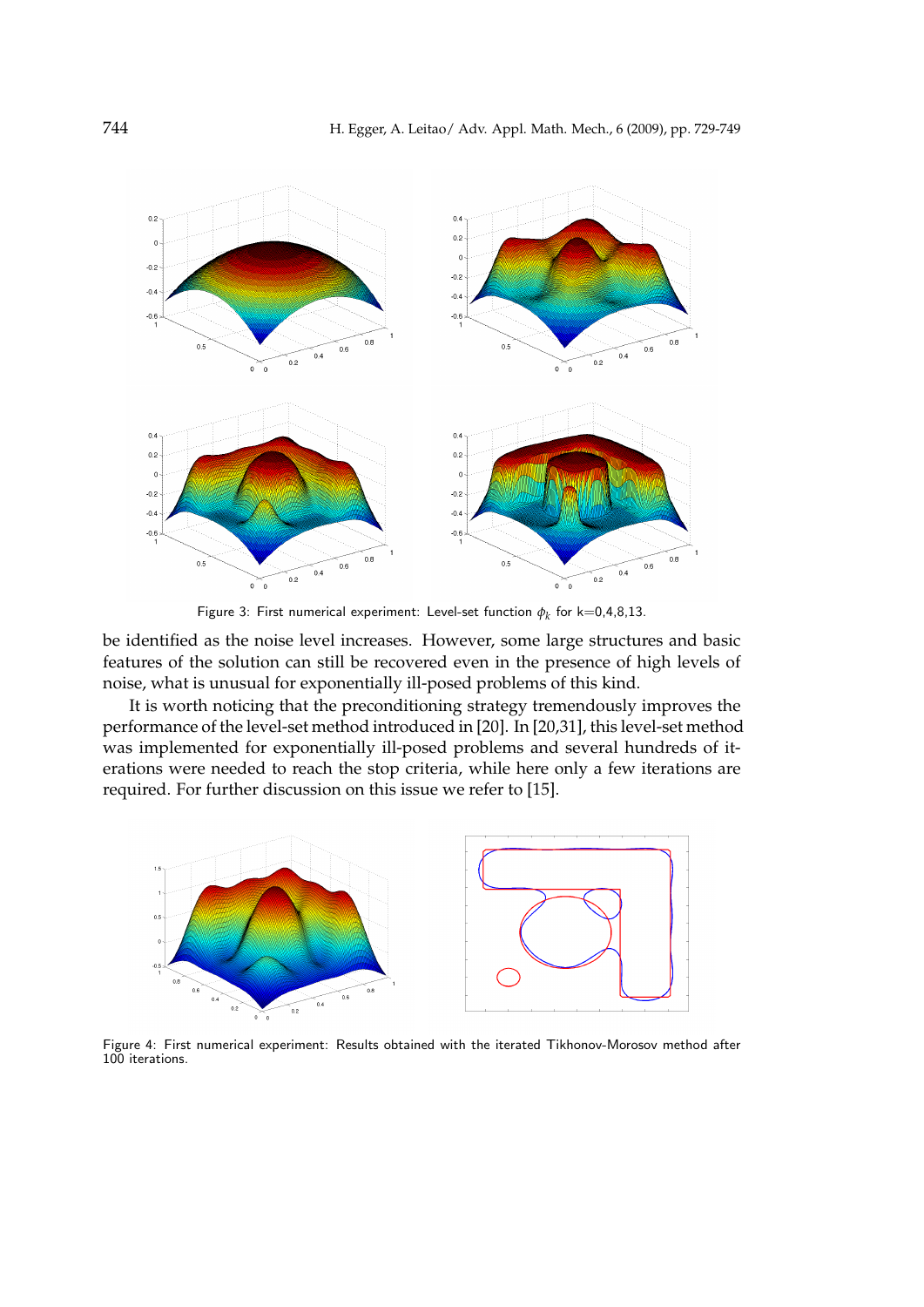

Figure 5: Second numerical experiment: Top pictures show reconstruction results for 1% random white noise and bottom pictures for 5% noise.

## **5 Conclusions**

In this article a Tikhonov regularization method based on a level-set approach for solving nonlinear elliptic Cauchy problems in 3D is considered. A framework for the level-set approach is established and convergence analysis for the Tikhonov method is developed (convergence and stability results).

Further we discuss the numerical realization of a related level-set method. Different numerical experiments illustrate relevant features of the method, like: rates of convergence, adaptability to identify non-connected inclusions, robustness with respect to noise.

The numerical method analyzed in this article can be extended in a straightforward way to arbitrary elliptic Cauchy problems possessing a solution with similar structure, i.e. whenever the assumption that  $q(u)u_v|_{\Gamma_2}$  is a piecewise constant function assuming one of only two possible values (not necessarily zero and one) is valid. The proposed method relates to evolution flows of Hamilton-Jacobi type.

The method derived in this article can be extended to the case where the unknown parameter is a piecewise constant function assuming a finite number of constant values. This is possible in different ways, e.g., by utilizing multiple levelset functions [35] or by using a more general function *H<sup>ε</sup>* .

If more general than piecewise constant solutions are sought for, one can omit the *H*<sup>1</sup> regularization of the levelset function and search for  $x=H_\varepsilon(\phi)$  directly; in this case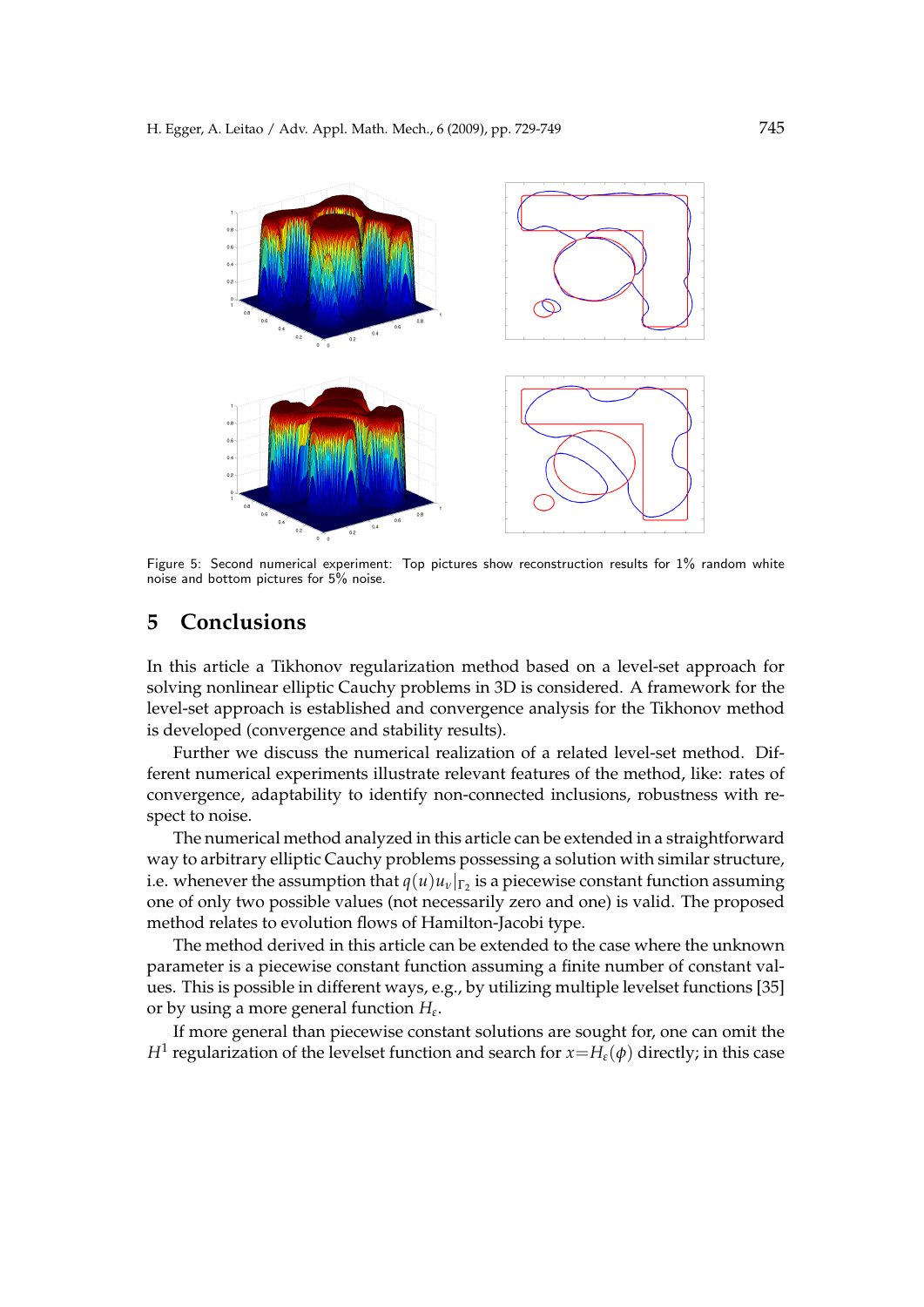the method collapses with Tikhonov's method with *BV* regularization [1]. The use of the reparametrization however allows us to incorporate the additional a-priori knowledge here, that the solution is piecewise constant. In case the solution of the inverse problem is unique, which was the case in our numerical example, both methods converge to the same solution.

Most of the analysis presented in Section 3 was formulated in [20] for operators L continuous in the  $L^1$ -topology. The results in [20] cannot be directly applied to (*CP*<sub>*l*</sub>), since  $L^1$  is not embedded in  $[H_{00}^{1/2}]'$  (see Subsection 2.2). We used Lemma 3.1 to improve the convergence results in [20] to operators that are continuous in the *L* 3/2 topology. This allowed the application and analysis of this level-set type method for (*CP<sub>nl</sub>*). It is worth noticing that Lemma 3.1 still holds for  $L^p$  with  $1 \leq p < 2$ . Therefore, the analytical results in Section 3 can be extended to any linear inverse problem modeled by operators continuous in the L<sup>p</sup>-topology.

## **Acknowledgments**

A. Leitão acknowledges support from the Brazilian National Research Council (CNPq), grants 306020/2006-8, 474593/2007-0 and from the Alexander von Humboldt Foundation (AvH).

# **Appendix: An existence result for (***CPnl***)**

**Proposition 5.1.** *Let* Ω⊂**R**<sup>3</sup> *and* Γ*<sup>i</sup> be defined as in Section 1. Moreover, let the operator* P *be defined as in (1.1), where*  $q$  :  $\mathbb{R}$  →  $[q_{min}, q_{max}]$ ⊂(0,∞) *is a C*<sup>∞</sup>–function. *There exists a* dense subset  $M{\subset}H^{1/2}(\Gamma_1)\times H^{1/2}_{00}(\Gamma_1)'$  such that the nonlinear problem

$$
\begin{cases}\n\mathcal{P}(u) = 0, & \text{in } \Omega, \\
u = g_1, & \text{on } \Gamma_1, \\
q(u)u_v = g_2, & \text{on } \Gamma_1,\n\end{cases} (CP_{nl})
$$

 $i$ s consistent for  $(g_1,g_2){\in}M.$  Moreover, the complement of M is also a dense subset of  $H^{1/2}(\Gamma_1)\times$  $H_{00}^{1/2}(\Gamma_1)'$ .

*Proof.* From Subsection 2.1 we know that problem  $(CP_{nl})$  admits a solution *u* for the Cauchy data  $(g_1, g_2)$  iff the BVP

$$
\begin{cases}\n-\Delta U = 0, & \text{in } \Omega, \\
U = Q(g_1), & \text{on } \Gamma_1, \\
U_v = g_2, & \text{on } \Gamma_1,\n\end{cases}
$$
\n(CP<sub>l</sub>)

admits a solution *U* for the Cauchy data  $(Q(g_1), g_2)$  and, in this case,  $U = Q(u)$ . Since *Q* is continuous and invertible, it is enough to prove that (*CP<sup>l</sup>* ) is solvable for a dense subset of  $H^{1/2}(\Gamma_1) \times H^{1/2}_{00}(\Gamma_1)'$ . Moreover, due to the superposition principle, it is enough to prove that: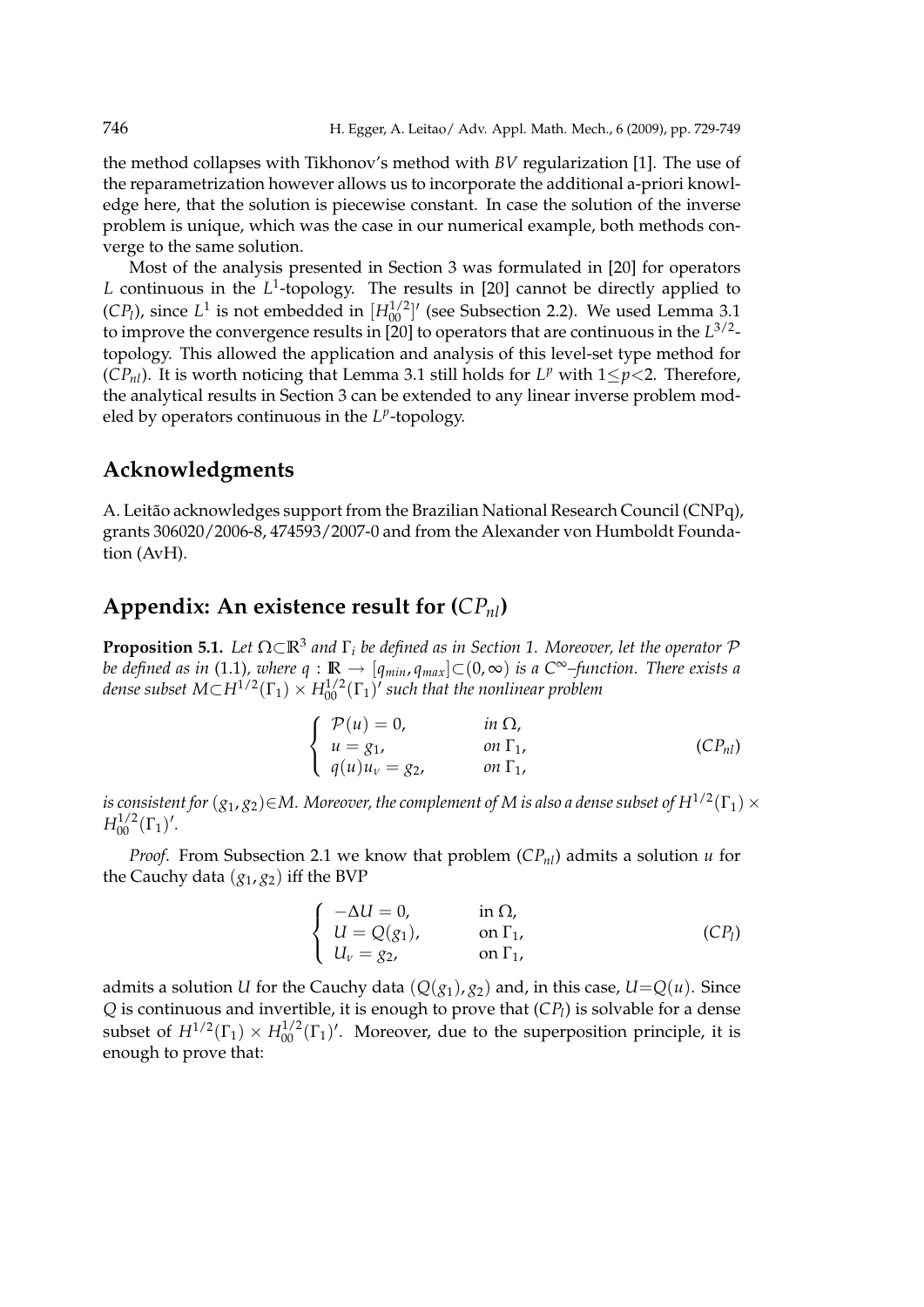H. Egger, A. Leitao / Adv. Appl. Math. Mech., 6 (2009), pp. 729-749 747

- i) For a fixed  $g_1 \in H^{1/2}(\Gamma_1)$ , the set of data  $g_2$  for which (*CPl*) admits a solution is dense in  $[H_{00}^{\bar{1}/2}(\Gamma_1)]'$ ;
- ii) For a fixed  $g_2 \in [H_{00}^{1/2}(\Gamma_1)]'$ , the set of data  $g_1$  for which  $(CP_l)$  admits a solution is dense in  $H^{1/2}(\Gamma_1)$ .

We prove only first case, the proof of the second one being analogous. Let us assume (without loss of generality) that  $g_1=0$ . We define

$$
\mathcal{M} := \{ g_2 \in [H_{00}^{1/2}(\Gamma_1)]'; (0, g_2) \text{ is consistent for } (CP_l) \}. \tag{5.1}
$$

If  ${\cal M}$  were not dense in  $[H_{00}^{1/2}(\Gamma_1)]'$ , the Hahn-Banach's theorem would guarantee the existence a nonzero continuous linear functional  $\Lambda \in H_{00}^{1/2}(\Gamma_1)$  such that  $\langle \Lambda, g_2 \rangle = 0$  for all *g*2∈M. § Therefore, the mixed BVP

$$
\begin{cases}\n-\Delta v = 0, & \text{in } \Omega, \\
v = \Lambda, & \text{on } \Gamma_1, \\
v_v = 0, & \text{on } \Gamma_2.\n\end{cases}
$$

has a unique solution *v*∈*H*<sup>1</sup> (Ω). Likewise, given an arbitrary test function *ϑ*∈*C* ∞ 0 (Γ2), the mixed BVP  $\overline{a}$ 

$$
\begin{cases}\n-\Delta w = 0, & \text{in } \Omega, \\
w = 0, & \text{on } \Gamma_1, \\
w_v = \vartheta, & \text{on } \Gamma_2,\n\end{cases}
$$

has a unique solution  $w{\in}H^1(\Omega).$  Since  $w_\nu|_{\Gamma_1}{\in}\mathcal{M}$ , it follows from integration by parts

$$
0 = \int_{\Omega} \Delta w \, v - \int_{\Omega} w \, \Delta v = \int_{\Gamma_1 \cup \Gamma_2} w_{\nu} \, v = \int_{\Gamma_1} \Delta w_{\nu} + \int_{\Gamma_2} \vartheta \, v = \int_{\Gamma_2} \vartheta \, v.
$$

Since  $\vartheta \in C_0^{\infty}(\Gamma_2)$  is arbitrary,  $v|_{\Gamma_2}=0$  follows. Therefore,  $v|_{\Gamma_2}=v_\nu|_{\Gamma_2}=0$  and  $-\Delta v=0$  in Ω. From the uniqueness of solutions of (linear) Cauchy problems we conclude that  $v=0$  in  $\Omega$ , contradicting the choice of  $\Lambda$ .

It remains to prove that the complement of  $M$  is also a dense subset of  $H^{1/2}(\Gamma_1)\times$  $H_{00}^{1/2}(\Gamma_1)'$ . It is enough to consider two cases:

- i) For a fixed  $g_1 \in H^{1/2}(\Gamma_1)$ , the set of data  $g_2$  for which  $(CP_l)$  does not admit a solution is dense in  $[H_{00}^{1/2}(\Gamma_1)]'$ ;
- ii) For a fixed  $g_2 \in [H_0^{1/2}(\Gamma_1)]'$ , the set of data  $g_1$  for which  $(CP_l)$  does not admit a solution is dense in  $H^{1/2}(\Gamma_1)$ .

As before, we prove only the first case. Let us assume (without loss of generality) that  $g_1=0$ , and let M be the set defined in (5.1). Notice that M is the range of the linear continuous trace operator

$$
\gamma_n: \mathcal{H} = \{ w \in H_0^1(\Omega \cup \Gamma_2), \Delta w = 0 \} \to [H_{00}^{1/2}(\Gamma_1)]',
$$

<sup>§</sup>Here  $\langle \cdot, \cdot \rangle$  denotes the canonical duality paring between  $H_{00}^{1/2}(\Gamma_1)$  and  $[H_{00}^{1/2}(\Gamma_1)]'$ .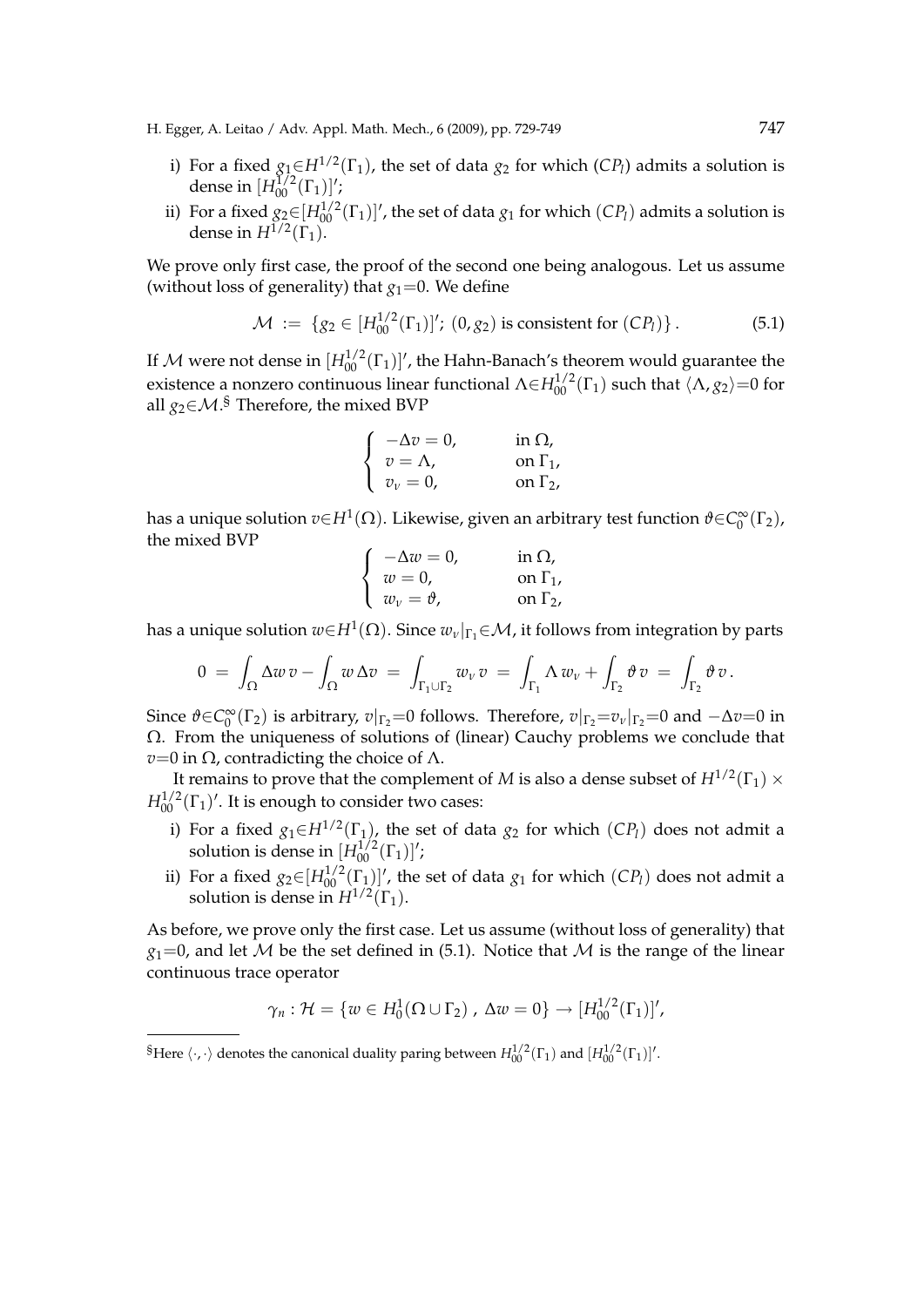defined by  $\gamma_n(w) := w_v|_{\Gamma_1}$ . Notice that  $\mathcal H$  is a Hilbert space when considered with the *H*<sup>1</sup> inner product.

Assume by contradiction that  $\mathcal{M}^C$  is not dense in  $[H_{00}^{1/2}(\Gamma_1)]'$ . Thus, there must exist a  $\rho > 0$  such that  $B_\rho(0) \subset M$ . Since M is a linear space, we conclude that M is open. However, since  $\mathcal M$  is dense, we must have  $\mathcal M = [H_{00}^{1/2}(\Gamma_1)]'$ , and  $\gamma_n$  is onto. However, *γ<sup>n</sup>* is injective (due to the uniqueness of solutions for (*CPl*)). Therefore, it follows from the open mapping theorem that  $\gamma_n^{-1}$  is bounded, contradicting the illposedness of (*CPl*) [6].  $\Box$ 

## **References**

- [1] R. ACAR AND C. R. VOGEL, *Analysis of bounded variation penalty methods for ill-posed problems,* Inverse Probl., 10 (1994), pp. 1217–1229.
- [2] R. A. ADAMS, Sobolev Spaces, Academic Press, New York, 1975.
- [3] *G. Aubert and P. Kornprobst*, Mathematical Problems in Image Processing Partial Differential Equations and Calculus of Variations, Springer, New York, 2006.
- [4] G. ALESSANDRINI AND E. SINCICH, *Solving elliptic Cauchy problems and the identification of nonlinear corrosion,* J. Comput. Appl. Math., 198 (2007), pp. 307–320.
- [5] S. ANDRIEUX, T. N. BARANGER AND A. BEN ABDA, *Solving Cauchy problems by minimizing an energy-like functional,* Inverse Probl., 22 (2006), pp. 115–133.
- [6] F. B. BELGACEM, *Why is the Cauchy problem severely ill-posed?* Inverse Probl., 23 (2007), pp. 823–836.
- [7] L. BOURGEOIS, *A mixed formulation of quasi-reversibility to solve the Cauchy problem for Laplace's equation,* Inverse Probl., 21 (2005), pp. 1087–1104.
- [8] L. BOURGEOIS, *Convergence rates for the quasi-reversibility method to solve the Cauchy problem for Laplace's equation,* Inverse Probl., 22 (2006), pp. 413–430.
- [9] M. BURGER, *A level set method for inverse problems,* Inverse Probl., 17 (2001), pp. 1327– 1355.
- [10] A.-P. CALDERÓN, Uniqueness in the Cauchy problem for partial differential equations, Amer. J. Math., 80 (1958), pp. 16–36.
- [11] H. CAO AND S.V. PEREVERZEV, *The balancing principle for the regularization of elliptic Cauchy problems,* Inverse Probl., 23 (2007), pp. 1943–1962.
- [12] T. CARLEMAN, *Sur un problome d'unicité pur les systèmes d'équations aux dérivées partielles `a deux variables ind´ependantes,* Ark. Mat. Astr. Fys., 26 (1939), pp. 1–9.
- [13] A. CHAKIB AND A. NACHAOUI, *Convergence analysis for finite element method approximation to an inverse Cauchy problem,* Inverse Probl., 22 (2006), pp. 1191–1206.
- [14] R. DAUTRAY AND J.-L. LIONS, Mathematical Analysis and Numerical Methods for Science and Technology vol. 2, Springer, Berlin-Heidelberg, 2000.
- [15] K. VAN DEN DOEL AND U. M. ASCHER, *Dynamic level set regularization for large distributed parameter estimation problems,* Inverse Probl., 23 (2007), pp. 1271–1288.
- [16] H. ENGL, M. HANKE AND A. NEUBAUER, Regularization of Inverse Problems, Kluwer, Dordrecht, 1996.
- [17] H. ENGL AND A. LEITÃO, *A Mann iterative regularization method for elliptic Cauchy problems,* Numer. Funct. Anal. Optim., 22 (2001), pp. 861–864.
- [18] L. C. EVANS AND R. F. GARIEPY, Measure Theory and Fine Properties of Functions, CRC Press, Boca Raton, 1992.